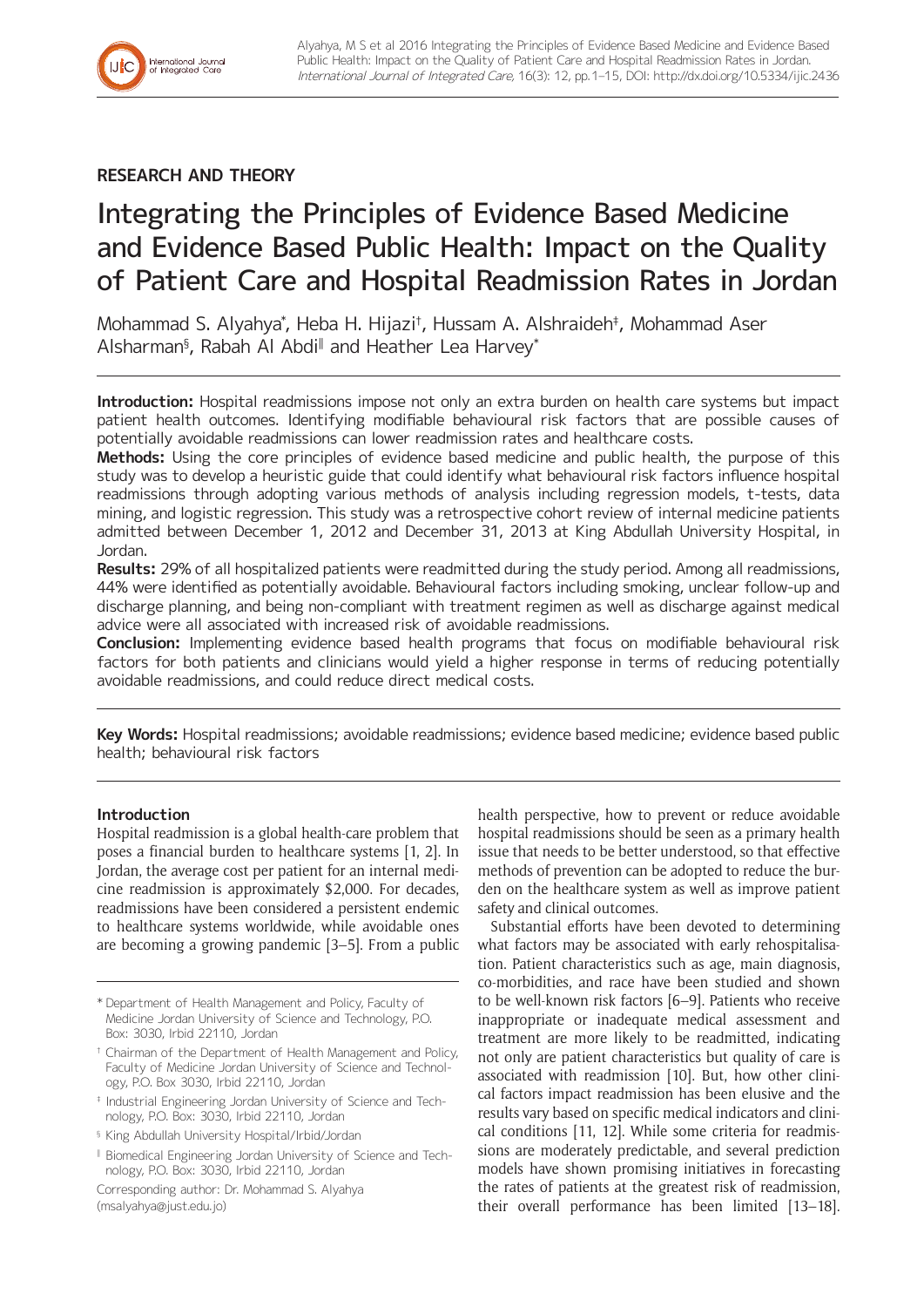A systematic review conducted by Kansagara et al. [16] of different 26 predictive models argued that most of the available models that were developed for either comparative between hospitals or clinical purposes have limited ability to discriminate between readmissions and nonreadmissions. Furthermore, only one validated prediction model was found that explicitly defined and determined avoidable readmissions. The authors added that hospital and health system-level factors such as post-discharge follow-up and coordination of care, which are not included in the existing models, could be associated with the risk of readmission.

Therefore, readmission is a multifaceted issue that still needs more in depth analysis to be better addressed. Using the core principles of evidence based medicine (EBM) and public health, the purpose of this study was to develop a heuristic guide that could identify what risk factors, and more specifically what behaviours influence early hospital readmissions using various methods of analysis, resulting in a model that would have greater "translation-transferability", to reduce patient readmissions and healthcare costs, not only in Jordan but in other developing countries.

#### **Conceptual framework for hospital readmission**

Patient readmission risk factors are typically categorised in two groups, patient-related and healthcare providerrelated [19–21]. Patient factors include socio-demographics, health status and care, and patient behaviours [20, 22, 23]. Among the socio-demographic characteristics shown to impact readmission, patient age appears to have the most consistent relationship with risk of readmission [20, 24–26]. Other demographic variables—such as gender, residential address, and marital status—are also potential predictors of readmission, however these are not avoidable or modifiable [8, 17, 27–32], as does the patient's health insurance status [17, 29, 30]. Coinsurance is a predetermined specific percentage of money that patient pays for healthcare services, typically is due at the time of service, and then the insurance agency pays the rest [33]. Insurance status impacts health services utilization and health outcomes [34, 35]. Several readmission risk models have shown that insurance status is as significant predictors of 30-day readmission [15, 36–38]. The patient's primary diagnosis, number of co-morbidities, number of prior hospitalisations during the last 12 months, and length of stay also influence readmission [9, 17, 20, 39, 40]. More critical though is that certain patient behaviours have been associated with the likelihood of readmission, but are avoidable. These include: discharge against medical advice, non-compliance with treatment, and smoking [16, 41–43]. While the impact of smoking as a predictor of early readmission for chronic obstructive pulmonary disease (COPD) patients is known [44–46], it is association with readmission for other health conditions is not well studied.

In addition to identifying patient variables, determining healthcare provider-related factors may guide quality improvement efforts, even when all the predictor factors are not well known [47–49]. From this perspective, healthcare providers need to understand that providing clear and complete discharge instructions and follow-up plans play a significant role in reducing the risk of patient readmission [21, 50–52]. Although the number of procedures performed for the patient in the index admission might be an important predicting variable of readmission, yet the role of this factor is still not clear enough [39]. Moreover, it has also been argued that patients discharged during weekends are at greater risk of readmission. The potential reason behind this is that limited services usually provided and less senior staff, especially clinicians are available over weekends [6, 22, 53]. The time immediately after discharge is also very critical, and patients are very vulnerable [50, 54]. All of these factors are intertwined and each plays a potential role in readmissions (See **Figure 1**).

#### **Evidence Based Medicine & Evidence Based Public Health**

Applying EBM has become the gold standard in healthcare facilities around the world [55]. Since being introduced in 1992, the goal has been to "improve the quality of decision-making and healthcare delivery across the world" [56, p.209], while integrating not only clinical knowledge and skills but ideally the patient's values [57, 58]. Using evidence based programmes can improve practice outcomes while reducing dysfunctional outcomes [59]. Existing evidence indicates that EBM could reduce hospital readmissions, but there is no conclusive evidence on the effectiveness of such programmes and the results varied across healthcare systems [60–62]. However, EBM's focus on treatment protocols has not always been as good at facilitating support for change in behavioural practice [55, 63].

Implementing evidence based programmes could reduce negative perceptions about health programmes and policies while increasing adoption and compliance [64]. While, evidence based public health is more nuanced and in the past decade has tried to develop and evaluate standards based on research of preventative health programmes and services, to determine which types of prevention programmes are more successful and the translation of such programmes across populations [65]. Therefore, combining these two innovative approaches could serve as a valuable means of reducing hospital readmissions for behavioural risk factors.

Over the past 20 years numerous models and theories including: Stages of Change by Procaskha [66], Bandura's Social Cognitive Model [67], to Green's Precede/Proceed Model [68] have been proposed to try and explain health behaviours. For years the model used to develop behavioural modification programmes was often left to the programme developers' choice and preference, if any theory was applied at all. But more recently as evidence based public health as matured, Bully et al. [69] showed that different theoretical models have better success dependent on the health behaviour (i.e. diet, smoking, and physical activity). Furthermore, behavioural change programmes including those related to diet, smoking cessation and physical activity have been shown to benefit patients after being hospitalised [70].

Unfortunately, hospitals often pay the least attention to lifestyle factors and those behaviours that are modifiable,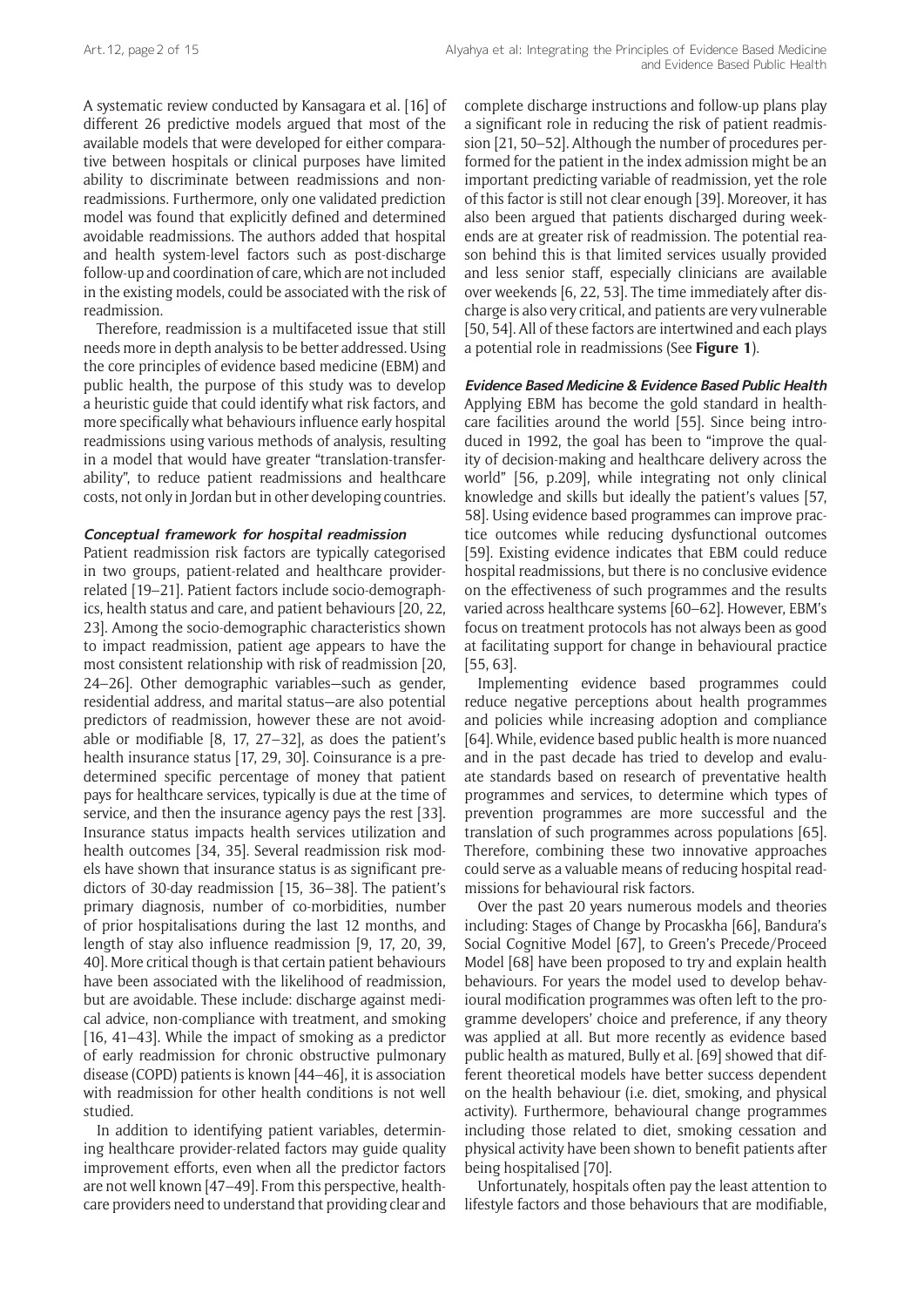Alyahya et al: Integrating the Principles of Evidence Based Medicine and Evidence Based Public Health



**Figure 1:** Conceptual Framework.

instead focusing on costs of diagnosis and treatment, and in the process do not give credence to preventable or avoidable factors [69]. While some hospital readmissions are planned and unavoidable, the scope of this study was to look at factors influencing avoidable readmissions to develop a guide for potential risk factors using clinical and non-clinical variables.

#### **Jordan**

Jordan is a developing country in the upper-middle income range with an estimated population of 6.6 million, and with a health expenditure representing 7.2 % of its GDP-in 2013- [71, 72]. This is high compared to other countries with similar means and stresses the economic system [73]. The health system in Jordan includes public, private, and international and non-governmental organisations, with 104 hospitals (totalling 18.9 hospital beds per 10,000) and almost half of the Jordanians rely on public health services [74]. Approximately 86% of Jordanians have some form of health insurance, while the government is striving towards a goal for universal coverage [75]. Chronic diseases are rising due to the adoption of western lifestyle behaviours including diet and exercise, and if not addressed hospital admissions and related readmissions will grow exponentially as the population ages.

#### **Methods**

## **Study design and setting**

This study entailed a retrospective review of all internal medicine patients admitted between December 1, 2012 and December 31, 2013 at King Abdullah University Hospital (KAUH). KAUH is a multi-specialty hospital with 527 functional beds that could be expanded to 800 beds in an emergency. It is one of the leading teaching centres in Jordan that provides most major health specialties including surgery, medicine, mental health, oncology, maternity services, trauma services and more than 25 subspecialties. Although, the Ministry of Health regulates and supervises the sector as a whole, KAUH is financially and administratively independent. However, KAUH is a public hospital and its healthcare services are open to all Jordanians and non-Jordanians. It provides services to a population of more than one and half million people in four cities, reflects approximately one-quarter of the total population. The majority of individuals who seek treatment at KAUH are insured but the proportion of out-of-pocket costs through coinsurances varies widely. However, individuals who do not have health insurance or those who cannot afford their portion of the charges can obtain full health insurance coverage for free from the Royal Court, Prime Minister, or other public and private agencies. Thus, patients of KAUH represent a wide range of Jordanian patients.

All admissions were recorded from computerised medical records for each patient, and supplemented with paper-based medical records and telephone calls with patients or their families to obtain any missing data.

The study protocol was approved by the institutional review board at KAUH and the Deanship of Research at Jordan University of Science and Technology.

#### **Statistical design and data analysis**

For all rehospitalised patients, early readmission was defined as a readmission within 30 days of discharge. Patient risk factors included; Socio-demographic (gender, marital status, coinsurance -being greater than or less than 20%-, distance between the hospital and patient's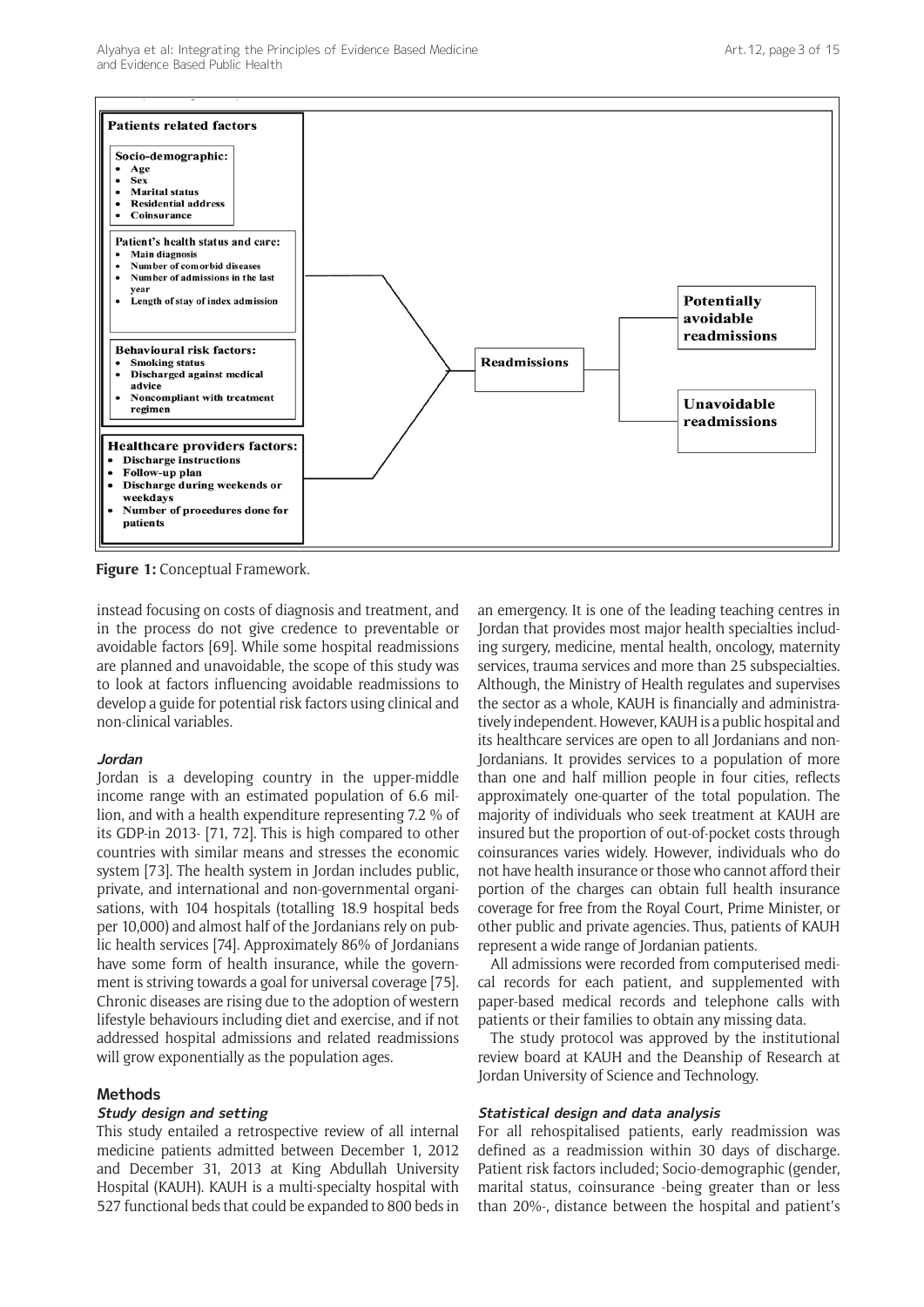home in Km  $\sim$  15, 15–29, 30–44, 45–59,  $> 60$ –'); patient's health status and care (main diagnosis, number of comorbid diseases, number of admissions in the last year, and length of stay of index admission); and behavioural risk factors including smoking, discharge status (being with doctors' orders or against medical advice (AMA)), and compliance with treatment plan. Hospital factors included: clear follow-up plans, discharge instructions, discharge during weekends or weekdays, and number of procedures done for patients during stay at the index admission. KAUH has been involved in the Joint Commission International (JCI) Programme since2007. The hospital was accredited for the first time by the JCI in 2009. JCI international standards for hospitals contain clear and specific measurable elements for follow-up plans and discharge instructions. Based on these measurable elements and standards, for each admission two of the authors reviewed the follow-up plans and discharge instructions which were obtained from the patient discharge summary and classified them as (complete and clear or incomplete and unclear) independently. Then research meetings were held regularly to verify accuracy, and any disagreement between the reviewers was resolved by discussion.

Various levels of statistical analysis were employed. At the first stage a specialised computerised algorithm, called Striving for Quality Level and Analysing of Patient Expenditures (SQLape) was used to determine readmissions that were avoidable. This algorithm took into account diagnostic and therapeutic processes of each index admission and readmission. For diagnostic codes, the International Classification of Diseases (ICD-10) was used, in conjunction with the Ninth Revision, Clinical Modification (ICD-9-CM) diagnosis and procedure codes. The SQLape classifies each readmission within 30 days of discharge as a potentially avoidable when it is linked to a previously established condition, or was unforeseen at the index admission. Compared with medical chart review, the true and false positive fractions for this algorithm were 96% and 4%. In details, readmissions were identified as avoidable if they were related to: 1) complications of treatment including surgical complications, healthcare complications, or obstetrical complications, 2) preventable conditions such as deep vein thrombosis, pulmonary embolism, and decubitus ulcer, 3) readmissions to preceding known conditions during the index admission, or 4) other healthcare complications such as dehydration, intrapartum haemorrhage, and endotoxic shock. In contrast, readmissions were identified unavoidable if they were: 1) planned readmissions such as readmission for elective surgery, labor and deliveries, chemotherapy or radiotherapy, leucopherese, bone marrow grafts, organ transplant and other special clinical procedures, 2) readmission for follow-up treatment and rehabilitation, 3) development of condition in a new body system unknown during the preceding hospital stay unless a known side effect of previously received treatment, or 4) readmissions because of trauma and diseases difficult to cure such as myelodysplastic syndrome, non-surgical intestinal adhesion, and acute bronchiolitis of nurseling [76–78].

Next, a multiple linear regression model was used to examine the relationships between hospital length of stay as dependent variable and all other factors including patients' factors (socio-demographic, patients' health status, and behavioural risk factors) as well as healthcare providers-related factors as independent variables. This was followed by t-tests for assessing the difference between the averages of the numerical factors with respect to gender, medical compliance and marital status, for both all readmissions and avoidable readmissions.

As an aim of this research study is to provide some kind of a Decision Support System (DSS) that can help healthcare providers in reducing avoidable readmissions, data mining techniques were employed. Data mining is a set of statistical and computer intelligence tools that are used to extract hidden information and build powerful prediction models for large datasets. Generally, data mining algorithms are used to solve classification and clustering problems [79]. Various classification algorithms are available, of which the most common are the C4.5 decision tree builder and JRip rule based classifier. Data mining provides the methodology and tools to transform large datasets into useful information for decision making. In healthcare, using data mining applications can greatly benefit all stakeholders. For instance, data mining can help health insurance companies to detect fraud and misuse, clinicians to identify effective treatments and best clinical practices, and patients to receive efficient care and avoid serious health problems [80].

Factors found to influence the type of readmission were fed into the C4.5 and JRip algorithms to build prediction models for mode of readmission as being avoidable or not. Model performance was assessed through the model prediction accuracy, which is how accurate the model was in predicting the mode of readmission. 10-fold cross validation was used to calculate the model accuracy. Both models provided similar prediction accuracy, with JRip model was preferred to the C4.5 as it provided fewer prediction rules for all cases considered in this study, and it demonstrated the best performance in terms of prediction accuracy, simplicity, and interpretability. WEKA software version 3.6 was used to build the prediction models.

The last stage involved a logistic regression model to determine if there was a risk between avoidable patient readmissions and the identified variables, and what specifically that risk measurement was. The association between both the continuous and binary independent variables with the main two outcomes was examined. These two outcomes were: 1) readmission status (readmitted/not readmitted), and 2) whether the readmission was avoidable or unavoidable. Binary independent variables included: gender, smoking, patient compliance, marital status, coinsurance (<20%/20+), discharge–decision (with medical advice/AMA), follow-up plan (clear/not clear), and discharge instruction (clear and documented/not), and the numeric values of: age, length of stay, readmission delay, previous admissions, number of procedures, and number of co-morbidities. All statistical analyses were performed using SPSS 17.0 (SPSS, Chicago, IL, USA).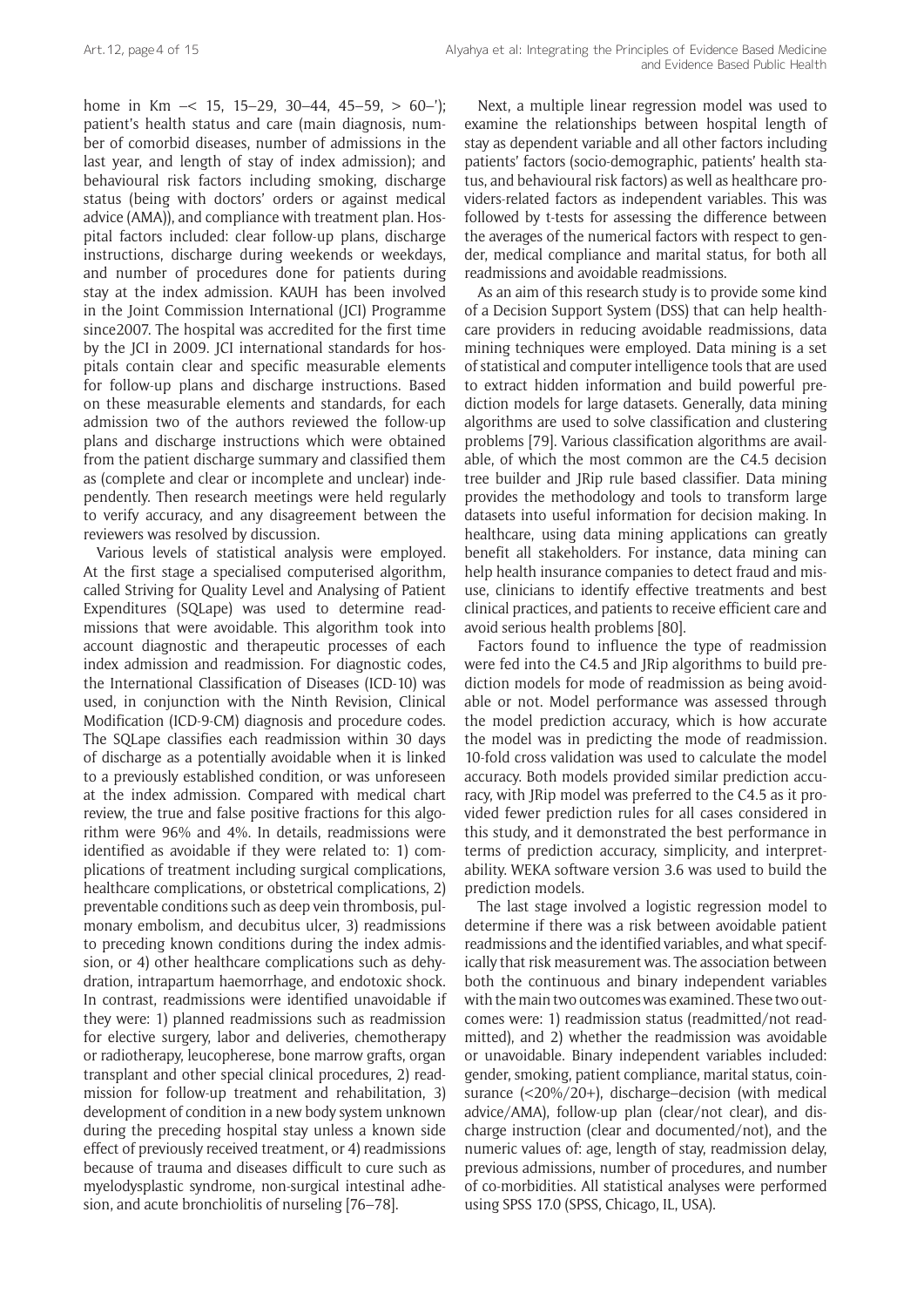#### **Results**

Over the one year period, there were 5,273 consecutive internal medicine patient admissions. Excluded from the study were those patients who died ( $n = 155$ ), stayed under 24 hours ( $n = 1,005$ ), lived in another country ( $n =$ 98), transferred to another healthcare setting ( $n = 8$ ), had a primary psychiatric or rehabilitation diagnosis ( $n = 6$ ), or were discharged within the last 30 days of the study period.

Among the 3,962 eligible admissions, there were 1,157 (29%) early readmissions during the follow-up period. Using the SQLape algorithm, 506 (44%) of those readmissions were identified as potentially avoidable, representing 12.8% of all admissions. This rate may be considered high, but is comparable with international figures. In their systematic review, Walraven et al have found that the average proportion of readmissions deemed avoidable was 27.1% but varied significantly from 5% to 79% [43]. This wide variation could be due to patient selection, study setting and methodology, the variation in clinicians practice style, healthcare delivery systems, or the lack of consistency in the codes used to define different health conditions [27]. Thus, there is a need for developing consistent measures to identify potentially avoidable readmission [23]. However, in comparison with previous studies that examined the proportion of potentially avoidable readmissions occurred within 30 days of discharge from General Internal Medicine services these results are similar to previously reported rates of 39%, 40.5% and 53%, respectively, by Walsh et al. [81], Yam et al. [23], and Nahab et al. [82].

#### **Socio-demographic results**

Much of the demographic data shows minimal difference between readmissions (n=1157) and avoidable readmissions (n=506). For all readmissions the mean age was 53.2, 46.9% were female, and 80.9% were married, compared to a mean age of 56.4, 44.7% female and 82.6% married for avoidable readmissions. Also, 86.1% (n=996) of all readmissions had less than 20% coinsurance, and on avoidable readmissions were 83.8% (n=424), while those with a coinsurance of 20% or greater only accounted for 13.9% (n=161) and in avoidable readmissions were 16.2% (n=82). However, the most common reason for readmission was due to malignant neoplasms 37% (n=428), but only 19% (n=96) of avoidable readmissions were malignant neoplasms related. However, the second largest group readmitted were those with circulatory diseases. They accounted for 13.8% of all readmissions (n= 160) and 19.8% of all avoidable readmissions (n= 100) making up the largest group of avoidable readmissions.

#### **Factors impacting readmissions**

Similar results were found for both readmissions and avoidable readmissions. The multiple regression results showed no relation between the delay time of readmission as the dependent variable and any of the independent variables (number of co-morbidities, age, previous admissions, or number of procedures while hospitalised) with R<sup>2</sup> between 0.002 and 0.004. However, length of stay in relation to age, previous admissions, and the number of procedures were all statistically significant (See **Table 1**). While age was inversely related to avoidable readmission, previous admissions and the number of procedures increased length of stay, meaning that a younger person, with more previous admissions and medical procedures would have longer hospital stay, explaining 44.9% and 41.3% of the variation in readmissions and avoidable readmissions, respectively.

The next step used t-tests to determine if there were differences as to: length of stay, readmission delay, age, number of co-morbidities, previous admissions, and the number of procedures with respect to gender, marital status, insurance status, whether patients were given clear follow-up plans and discharge instructions, if they were compliant with their treatment plans, and if they smoked. For all hospital readmissions (n=1157) the only gender difference was that females had a higher number of comorbidities, and none of the factors had any impact on length of stay and readmission delay. Interestingly, coinsurance and smoking status showed statistically significant differences; age, number of previous admissions, and number of co-morbidities were significantly greater for smokers. As to insurance status, patients who paid less than 20% as a coinsurance had more previous admissions, while those whose co-pay was greater than 20% had a significantly greater number of medical procedures. Furthermore, patients who had more medical procedures were less compliant with medical treatment plans, and more likely to be discharged AMA (See **Table 2**). Clear discharge instructions did not vary between the groups, but those who had unclear follow-up plans had more previous admissions.

For avoidable readmissions, patients who had unclear discharge instructions had more co-morbidities (See **Table 3**), and there were statistically significant differences in regards to marital status and insurance. Like with readmissions, those with a less than 20% of coinsurance were more likely to have more previous admissions. Furthermore, those that were married were older and had more co-morbidities. This was in contrast to singles who had a longer length of stay and more previous admissions. As to smoking, it was statistically significant in relation to higher number of co-morbidities.

Although the t-tests did not show a clear difference in relation to discharge instructions and follow-up plans, the use of data mining clearly established their importance (see **Table 4**). Using the JRip rule-based classifier model (with a ROC area = 0.71 and accuracy rate  $\geq$  75%), gave us a clearer picture of early hospital readmission. This model performed as well or better than most readmission prediction models proposed previously [14, 17, 83], and similar or better than other internal medicine studies [9, 15, 16, 39]. Additionally, very few prediction models have been developed to examine potentially avoidable readmissions as an outcome [23, 84, 85].

For each analysis all readmitted patients were compared with those not readmitted. Then for all readmissions, unavoidable readmissions were compared with those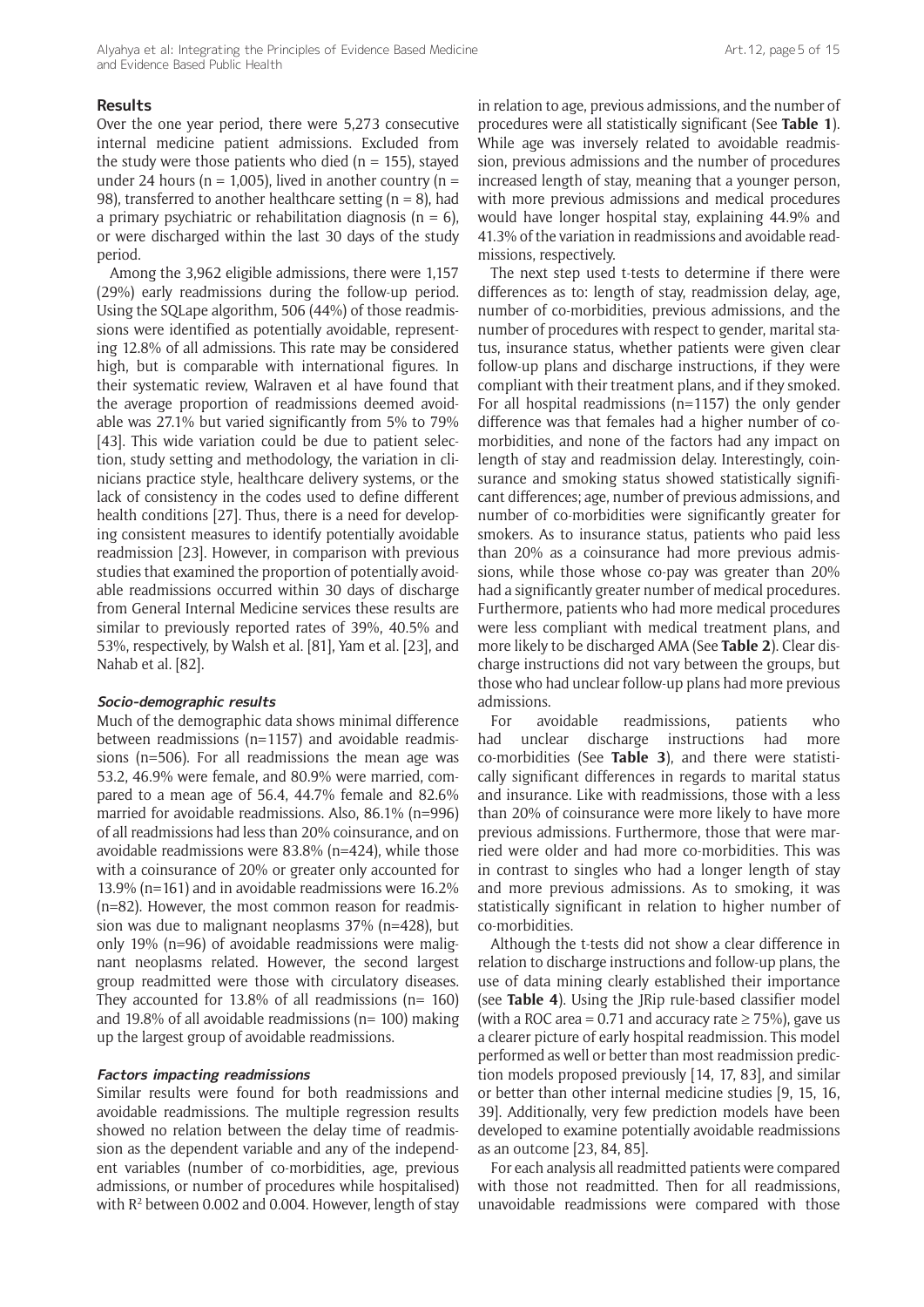|                                                | <b>All Readmissions</b> |              | <b>Avoidable Readmissions</b> |              |
|------------------------------------------------|-------------------------|--------------|-------------------------------|--------------|
|                                                | Estimate                | Significance | Estimate                      | Significance |
| (Intercept)                                    | 2.805                   | 0.029        | 2.443                         | 0.277        |
| Age                                            | $-0.045$                | 0.027        | $-0.045$                      | 0.016        |
| Gender=Male                                    | $-0.212$                | 0.516        | $-1.444$                      | 0.104        |
| Marital Status=Single                          | 0.859                   | 0.173        | 2.494                         | 0.117        |
| Insurance Status= ≥20%                         | $-0.067$                | 0.154        | 0.853                         | 0.181        |
| Distance in Km='> 60'                          | 5.630                   | 0.202        | 6.314                         | 0.151        |
| Distance in Km='15-29'                         | $-0.726$                | 0.419        | $-1.986$                      | 0.140        |
| Distance in Km='30-44'                         | 0.030                   | 0.965        | $-0.392$                      | 0.739        |
| Distance in Km='45-59'                         | 0.755                   | 0.221        | 1.612                         | 0.238        |
| Number of Comorbidities                        | $-0.029$                | 0.806        | 0.032                         | 0.553        |
| Number of Admissions in the Last Year          | 0.073                   | 0.037        | 0.105                         | 0.005        |
| Smoking Status=Smoker                          | 0.948                   | 0.157        | 0.609                         | 0.574        |
| Discharged Against Medical Advice=No           | 0.411                   | 0.477        | 0.378                         | 0.625        |
| Compliant with Treatment=Not Compliant         | $-0.325$                | 0.629        | $-0.734$                      | 0.387        |
| Discharge Instructions= Incomplete             | 0.514                   | 0.252        | 1.600                         | 0.072        |
| Follow-Up-Plan=Unclear                         | 0.216                   | 0.828        | 0.011                         | 0.996        |
| Discharge during Weekends or Weekdays=Weekends | $-0.152$                | 0.765        | $-0.449$                      | 0.658        |
| Number of Procedures                           | 0.749                   | 0.000        | 0.721                         | 0.000        |
| Delay (Time between Discharge and Readmission) | 0.007                   | 0.722        | $-0.006$                      | 0.853        |

**Table 1:** Multiple linear regression results for all readmissions and avoidable readmissions.

identified as avoidable readmissions **Table 4** shows that patients who were having < 20% coinsurance, had no clear follow-up plan, were non-compliant with their prescribed regimen, and who had one or more admissions in the last year were at an extremely high risk of readmission, 94%. While adults (33 year or older) who had been readmitted two or more times in the past year, with three or fewer co-morbidities, only having had one procedure at their initial admission but had not received a clear discharge care plan, had an 82% chance of being readmitted. Thus, the data mining clearly linked various risk factors together resulting in high risk probabilities of readmission.

For avoidable readmissions, the model showed that all patients (100%) who did not adhere with their medical treatment regimen had a preventable readmission. Additionally, patients who left AMA had an 86% chance of readmission, and this increased to 89% for those over 61. Moreover, patients aged  $61+$  with circulatory system related diseases and no clear follow-up plan had an 83% chance of being avoidably readmitted. This risk was reduced slightly for patients with endocrine, nutritional, and metabolic diseases that were over age 56. Patients also had a 79% chance of being readmitted when they did not have a clear discharge plan, as did smokers with fewer than three admissions and no clear follow-up plan. Finally, the model showed that patients with three or more comorbidities, no clear discharge instructions, and a readmission delay period between 12 and 16 days had a 75% risk of avoidable readmission (See **Table 4**).

Data mining tools provided a set of clear rules that could be used to determine probability of avoidable readmission, but it did not isolate the impact of individual factors independently. Therefore, in the last stage of analysis a logistic regression with all the identified factors was completed (See **Table 5**). By determining the odds ratio, the actual impact of each risk was determined using all hospital readmissions and then the subset of avoidable hospital readmissions.

For all readmissions the one dichotomous risk factor that increased one's odds of being readmitted was smoking (OR= 2.318, 95% CI 1.953–2.751), which should have been anticipated, due to established health risks as well as the linkage to various co-morbidities. The probability of readmission was increased by 131.8% for smokers. Interestingly enough, five of the factors decreased one's risk of readmission: patient compliance with medical treatment (OR= 0.054, 95% CI 0.027–0.109), patients receiving a clear follow-up plan and clear discharge instruction (OR= 0.662, 95% CI 0.565– 0.776; OR= 0.633, 95% CI 0.565–0.779, respectively), patients being properly discharged by the physician (OR= 0.247, 95% CI 0.175–0.349), and having a 20% or more as a coinsurance (OR= 0.393, 95% CI 0.032–0.047). Therefore, those who were compliant with their medical treatment would have readmission with lower probability (0.054%) comparing with those who were not compliant with their treatment plans. Similarly, the probability of readmission decreased by 75% for those who followed their physicians' advice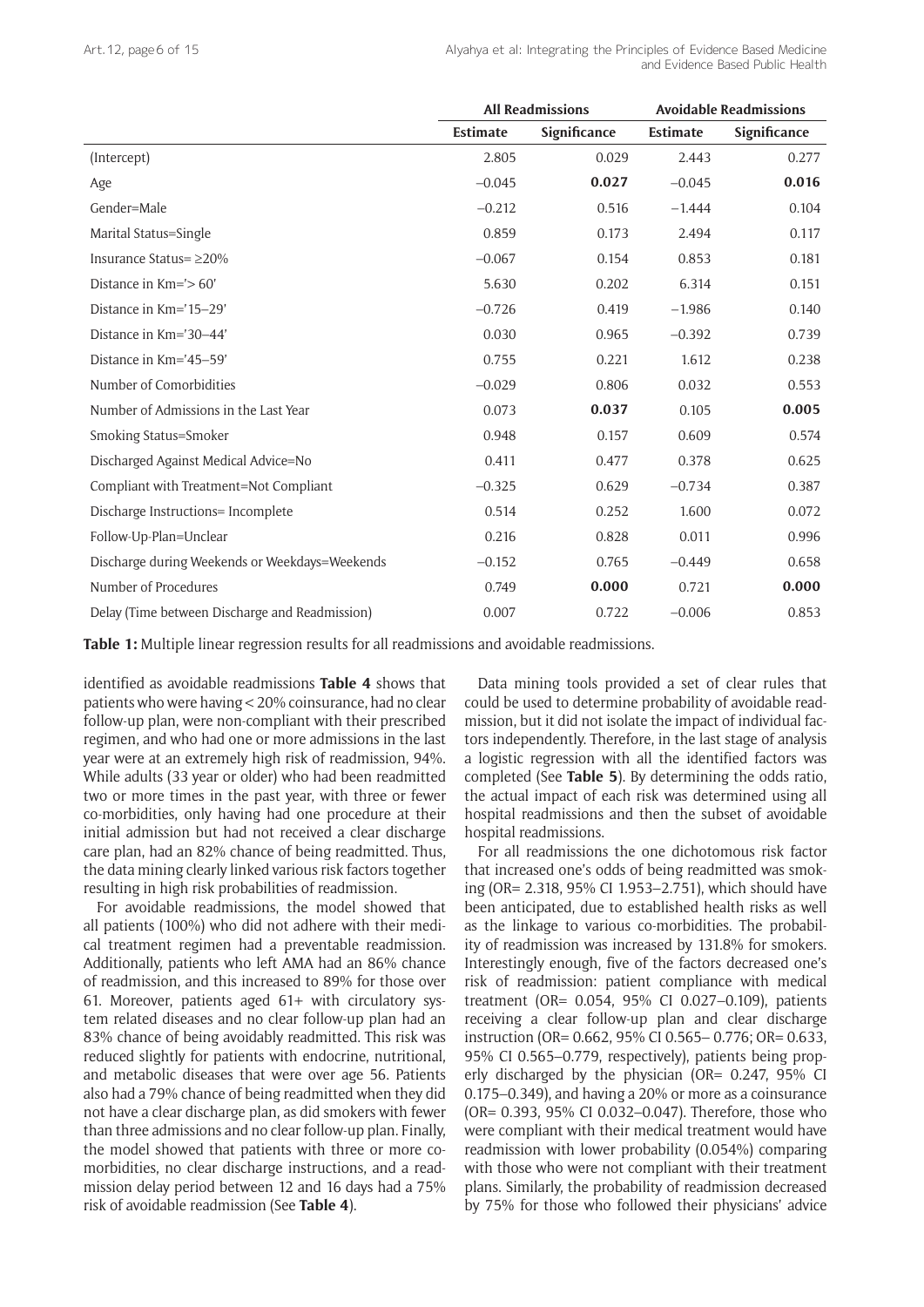Alyahya et al: Integrating the Principles of Evidence Based Medicine and Evidence Based Public Health

| 1-All Admissions<br>$N = 3962$                 | T-Statistic Values $(-/+)$ and Significance Level (*/**) |             |          |            |                                                          |               |
|------------------------------------------------|----------------------------------------------------------|-------------|----------|------------|----------------------------------------------------------|---------------|
| $H_0: \mu_1-\mu_2=0$<br>Regarding groups of    | LOS                                                      | Age         | Delay    | Year back  | Admissions- # Procedures                                 | # Comorbidity |
| Gender (Male – Female)                         | $-1.770$                                                 | 0.763       | $-0.997$ | $-0.715$   | 1.016                                                    | $-0.531$      |
| Smoking (Non – Yes)                            | 1.300                                                    | $-4.089**$  | 0.034    | $-8.626**$ | 0.307                                                    | $-11.258**$   |
| Compliant with treatment $(No - Yes)$          | 1.331                                                    | 0.871       | $-0.347$ | $-1.393$   | 1.760                                                    | 0.066         |
| Marital Status (Single – Married)              | 1.281                                                    | $-43.564**$ | 0.241    | 0.428      | $-4.247**$                                               | $-18.468**$   |
| Discharge (Weekend - Weekday)                  | 0.480                                                    | $-2.529*$   | 1.632    | $-0.465$   | $-0.040$                                                 | $-0.930$      |
| Coinsurance $(<20\% - >20\%)$                  | 2.449                                                    | $-9.360**$  | $-0.113$ | 15.699**   | $-1.733$                                                 | 0.016         |
| Discharge Decision (Not AMA – Against Medical) | $-0.199$                                                 | $-0.842$    | 0.315    | $-1.141$   | $-1.821$                                                 | $-2.645$      |
| Follow-up plan (Unclear – Clear)               | 1.200                                                    | 2.685       | $-0.993$ | 1.063      | 1.407                                                    | $3.176*$      |
| Discharge Instructions (Unclear – Clear)       | 0.600                                                    | 0.664       | $-1.225$ | 1.388      | $-0.138$                                                 | 0.625         |
| 2-Readmissions<br>$N = 1157$                   |                                                          |             |          |            | T-Statistic Values $(-/+)$ and Significance Level (*/**) |               |
| $H_0: \mu_1-\mu_2=0$<br>Regarding groups of    | LOS                                                      | Age         | Delay    | Year back  | Admissions- # Procedures                                 | # Comorbidity |

| Regarding groups of                            |          |             |          | Year back  |            |             |
|------------------------------------------------|----------|-------------|----------|------------|------------|-------------|
| Gender (Male – Female)                         | $-1.140$ | 1.250       | $-0.997$ | $-1.514$   | $-0.023$   | $-2.175*$   |
| Smoking (Non $-$ Yes)                          | 0.157    | $-3.798**$  | 0.034    | $-4.394**$ | $-0.045$   | $-5.611**$  |
| Compliant with Treatment ( $No - Yes$ )        | 1.224    | 1.125       | $-0.866$ | $-0.908$   | $2.550*$   | $-0.211$    |
| Marital Status (Single – Married)              | 1.921    | $-24.721**$ | 0.241    | 0.034      | $-1.006$   | $-11.279**$ |
| Discharge (Weekend – Weekday)                  | $-0.216$ | $-2.307$    | 1.632    | 0.579      | $-0.381$   | 0.779       |
| Coinsurance $(<20\% - >20\%)$                  | 1.264    | $-7.166**$  | $-0.113$ | $7.695**$  | $-2.862**$ | $-1.306$    |
| Discharge Decision (Not AMA – Against Medical) | $-1.148$ | $-1.251$    | 0.315    | 1.064      | $-2.890*$  | $-1.361$    |
| Follow-up plan (Clear -Unclear)                | 0.758    | 1.259       | $-0.993$ | $-2.083*$  | 0.912      | 0.589       |
| Discharge Instructions (Clear – Unclear)       | 1.454    | 0.807       | $-1.225$ | $-1.614$   | 1.313      | $-0.252$    |
|                                                |          |             |          |            |            |             |

**Table 2:** All admission and readmission factors with significant t-test results. (\*): Significant at 0.05, (\*\*): Significant at 0.001.

| <b>Avoidable readmissions</b><br>$N = 506$     |           |             |          |           | T-Statistic Values $(-/+)$ and Significance Level $(*/**)$ |            |
|------------------------------------------------|-----------|-------------|----------|-----------|------------------------------------------------------------|------------|
| $H_0: \mu_1-\mu_2=0$<br>Regarding groups of    | LOS       | Age         | Delay    | Year back | Admissions- # Procedures # Comorbid-                       | ity        |
| Gender (Male – Female)                         | $-2.420*$ | $-0.466$    | $-0.927$ | 1.463     | $-1.094$                                                   | $-0.999$   |
| Smoking (Non $-$ Yes)                          | 0.113     | $-1.259$    | 0.557    | $-1.845$  | 0.603                                                      | $-2.544*$  |
| Compliant with Treatment ( $No - Yes$ )        | 0.388     | $-0.358$    | $-0.778$ | $-0.139$  | 1.339                                                      | $-1.738$   |
| Marital Status (Single – Married)              | $2.461*$  | $-17.935**$ | 0.141    | $2.298*$  | $-0.705$                                                   | $-8.047**$ |
| Discharge (Weekend – Other)                    | $-0.212$  | $-2.779$    | 1.446    | 0.606     | $-0.232$                                                   | $-0.585$   |
| Coinsurance $(<20\% - >20\%)$                  | 1.256     | $-5.146**$  | $-0.929$ | $4.900**$ | $-0.978$                                                   | $-0.640$   |
| Discharge Decision (Not AMA – Against Medical) | $-0.781$  | 0.286       | 0.183    | $-0.568$  | $-1.899$                                                   | $-0.228$   |
| Follow-up plan (Clear – Unclear)               | $-0.836$  | 0.633       | $-0.238$ | $-1.379$  | $-0.795$                                                   | $-1.125$   |
| Discharge Instructions (Clear – Unclear)       | 0.525     | $-1.247$    | $-0.377$ | $-1.383$  | $-0.972$                                                   | $-3.640**$ |

**Table 3:** Avoidable readmission factors with significant t-test results. (\*): Significant at 0.05, (\*\*): Significant at 0.001.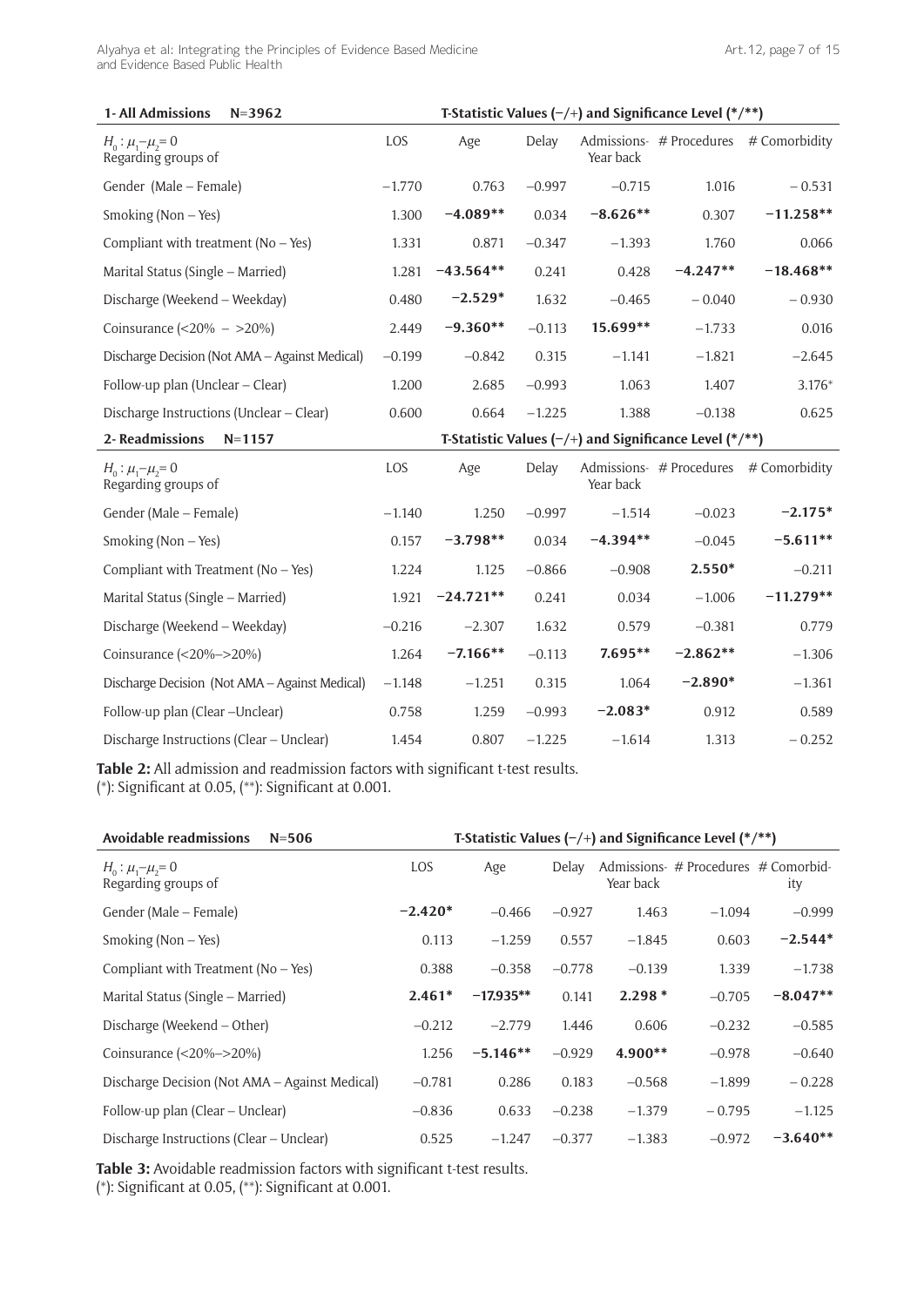| Rules for all readmission (readmissions vs. no readmissions)<br>ROC area= 0.71 and Accuracy $\geq$ 75%                                                                                  | <b>Predicted class</b> | <b>Accuracy</b> |
|-----------------------------------------------------------------------------------------------------------------------------------------------------------------------------------------|------------------------|-----------------|
| <b>Rule 1:</b> (MAIN_DISEASE_CAT = ICD-10 CAT 2) and (ADMISIONS_AYEAR_BACK $>= 5$ )                                                                                                     | Readmission            | 74%             |
| <b>Rule 2:</b> (MAIN DISEASE CAT = ICD-10 CAT 2)                                                                                                                                        | Readmission            | 69%             |
| <b>Rule 3:</b> (ADMISIONS AYEAR BACK $>= 2$ , (DISCHARGE INSTRUCTIONS = no evidence of clear),<br>and $(AGE \leq 65)$                                                                   | Readmission            | 73%             |
| Rule 4: (ADMISIONS_AYEAR_BACK >= 3) and (DISCHARGE_DECISION = against medical advice)                                                                                                   | Readmission            | 77%             |
| <b>Rule 5:</b> (COINSURANCE = $\langle 20 \rangle$ , (FOLLOW_UP_PLAN = no evidence of clear), (MED_COMPLI-<br>$ANT = not$ compliant with treatment), and (ADMISIONS AYEAR BACK $>= 1$ ) | Readmission            | 94%             |
| Rule 6: (ADMISIONS_AYEAR_BACK >= 2), (DISCHARGE_INSTRUCTIONS = no evidence of clear),<br>(NUMBER_OF_PROCEDURES <= 1), (NUM_COMORBIDITY <= 3), and (AGE >= 33)                           | Readmission            | 82%             |
| Rules of potentially avoidable readmissions (avoidable vs. unavoidable)                                                                                                                 | <b>Predicted class</b> | Accuracy        |
| <b>Rule 1:</b> (AGE $>= 61$ ), (FOLLOW_UP_PLAN = no evidence of clear), and<br>(MAIN_DISEASE_CAT = ICD-10 CAT 10)                                                                       | Avoidable              | 83%             |
| <b>Rule 2:</b> (AGE $> = 61$ ) and (DISCHARGE_DECISION = against medical advice)                                                                                                        | Avoidable              | 89%             |
| <b>Rule 3:</b> (MED_COMPLIANT = not compliant)                                                                                                                                          | Avoidable              | 100%            |
| <b>Rule 4:</b> (FOLLOW_UP_PLAN = no evidence of clear), (AGE $>=$ 56),<br>(NUMBER_OF_PROCEDURES $>= 9$ ) and (NUMBER_OF_PROCEDURES $<= 14$ )                                            | Avoidable              | 84%             |
| <b>Rule 5:</b> (FOLLOW_UP_PLAN = no evidence of clear), (AGE $>= 61$ ),<br>(NUMBER OF PROCEDURES $\le$ = 4), (DELAY $\le$ = 10), and (LOS $\ge$ = 3)                                    | Avoidable              | 84%             |
| <b>Rule 6:</b> (DISCHARGE_INSTRUCTIONS = no evidence of clear),<br>(DELAY > 12), (DELAY < 16), and (NUM_COMORBIDITY >= 3)                                                               | Avoidable              | 75%             |
| <b>Rule 7:</b> (FOLLOW_UP_PLAN = no evidence of clear), (SMOKING STATUS = smoker),<br>and $(ADMISIONS_AYEAR_BACK \leq 3)$                                                               | Avoidable              | 79%             |
| <b>Rule 8:</b> (DISCHARGE_DECISION = against medical advice)                                                                                                                            | Avoidable              | 86%             |
| <b>Rule 9:</b> (FOLLOW UP PLAN = no evidence of clear), (MAIN DISEASE CAT = ICD-10 CAT 5),<br>and $(AGE \le 57)$                                                                        | Avoidable              | 79%             |

**Table 4:** JRip data mining rules for avoidable readmissions. **Abbreviations:**

ICD-10 CAT 2: Malignant Neoplasms.

ICD-10 CAT 5: Endocrine, nutritional and metabolic diseases.

ICD-10 CAT 10: Diseases of the circulatory system.

and discharge date. Having a clear medical follow-up plan could reduce readmission by 34%, and having clear discharge instructions would reduce the likelihood of readmission by 37%. Finally, if the patient was responsible for a 20% of coinsurance, the readmission rate would be decreased by 61% (See **Table 5**).

Many of the factors had similar results for avoidable admissions as well. Smoking increased one's risk of readmission by 1.816 times (OR 1.816, 95% CI 1.393–2.367), while having a clear follow-up plan and clear discharge instructions greatly reduced the likelihood of avoidable readmission (OR 0.338, 95%; CI 0.249–0.446; OR 0.337, 95% CI 0.227–0.512, respectively), as did being discharged following physician's guidance, OR 0.106, 95% CI 0.057–0.197. Therefore, having effective discharge instructions could reduce the risk of avoidable readmissions by 64%. Similarly, those who had clear follow-up plans had a lower chance of avoidable readmission (34%) comparing with those who had unclear follow-up plans. However, if patients had a coinsurance of 20% or more they were more likely to have an avoidable readmission (OR 1.617, 95% CI 1.145–2.282).

The logistic regression supported the previous findings from the multiple regression model in regards to: length of stay, number of previous admissions, and age (OR = 1.166, 1.022, and 1.069, respectively, p <0.01) for all readmissions, with similar findings for avoidable readmissions (length of stay OR =1.027; previous admissions OR 0.963; and age  $OR = 1.019$ ,  $p < 0.01$ ). In addition, the number of co-morbidities ( $OR = 1.196$ ) and previous number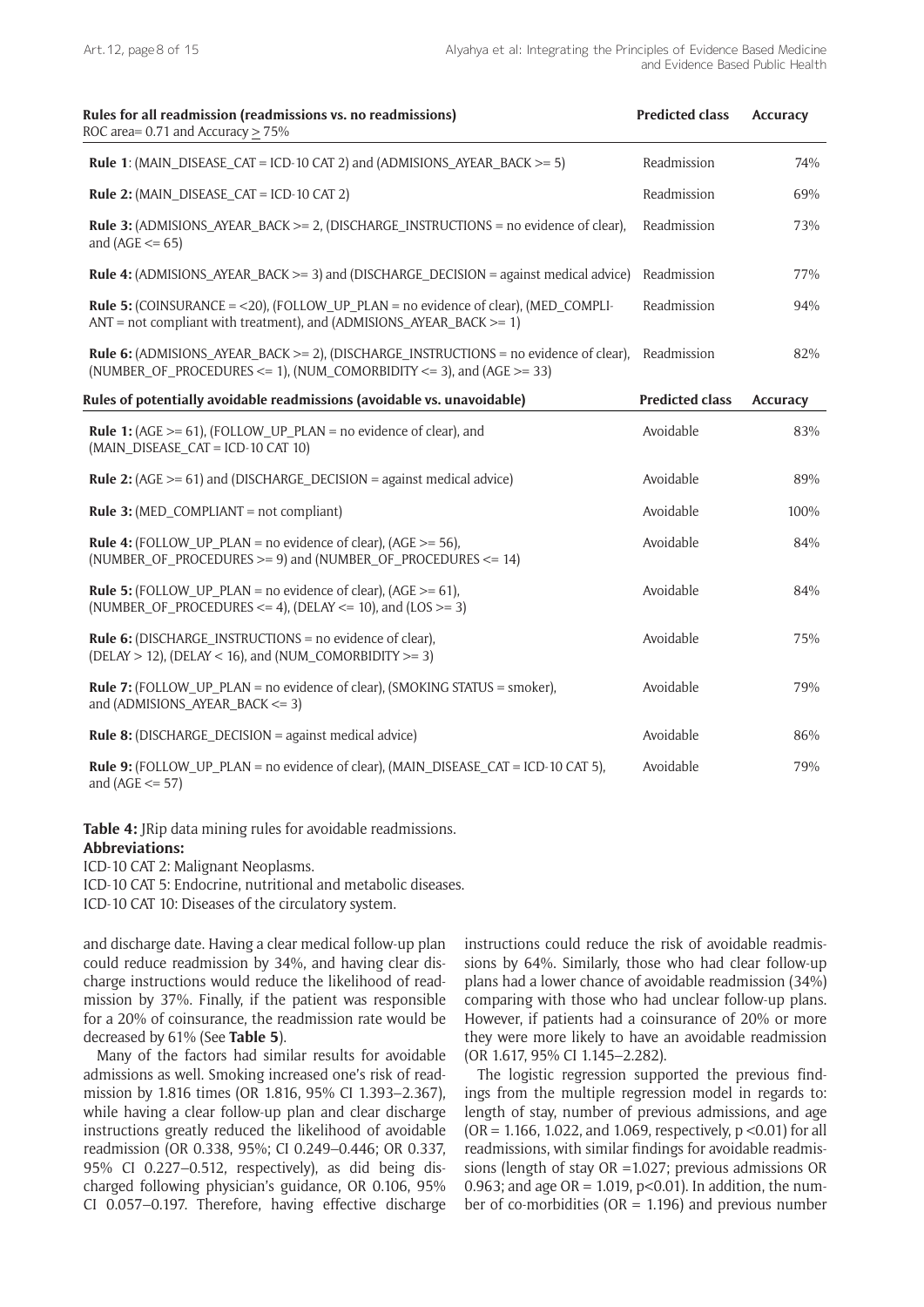Alyahya et al: Integrating the Principles of Evidence Based Medicine and Evidence Based Public Health

|                            |                       | <b>All Readmissions</b> |                            |                         | <b>Avoidable Readmission</b> |  |  |
|----------------------------|-----------------------|-------------------------|----------------------------|-------------------------|------------------------------|--|--|
| Factor                     | Levels                | Adjusted Odd's<br>Ratio | 95% Confidence<br>Interval | Adjusted Odd's<br>Ratio | 95% Confidence<br>Interval   |  |  |
| Gender                     | Female<br>Male        | 0.971                   | $0.847 - 1.114$            | 0.879                   | $0.729 - 1.061$              |  |  |
| Smoking                    | Yes<br>No             | 2.318                   | $1.953 - .751*$            | 1.816                   | $1.393 - 2.367*$             |  |  |
| Compliant                  | Yes<br>N <sub>o</sub> | 0.054                   | $0.0270.109*$              | 0.760                   | $0.470 - 1.230$              |  |  |
| Marital status             | Married<br>Single     | 0.981                   | $0.815 - 1.181$            | 0.963                   | $0.749 - 1.238$              |  |  |
| Discharge                  | Weekday<br>Weekend    | 1.037                   | $0.827 - 1.300$            | 1.317                   | $0.943 - 1.838$              |  |  |
| Coinsurance                | $\geq$ 20% <20%       | 0.393                   | $0.032 - 0.047*$           | 1.617                   | $1.145 - 2.282*$             |  |  |
| Discharge Decision         | Not AMA<br><b>AMA</b> | 0.247                   | 0.1750.349*                | 0.106                   | $0.057 - 0.197*$             |  |  |
| Follow-up plan             | Clear<br>Unclear      | 0.662                   | $0.565 - 0.776*$           | 0.338                   | $0.249 - 0.460*$             |  |  |
| Discharge Instruc-<br>tion | Clear<br>Unclear      | 0.633                   | $0.565 - 0.779*$           | 0.337                   | $0.277 - 0.512*$             |  |  |
| Age                        |                       | 1.096                   | $0.994 - 1.111*$           | 1.019                   | $1.012 - 1.025*$             |  |  |
| LOS                        |                       | 1.166                   | $1.143 - 1.189*$           | 1.027                   | $1.008 - 1.046*$             |  |  |
| Delay                      |                       | <b>NA</b>               |                            | 0.998                   | $0.982 - 1.013$              |  |  |
| Adm. Year Back             |                       | 1.022                   | $1.010 - 1.034*$           | 0.963                   | $0.939 - 0.989*$             |  |  |
| Number of procedures       |                       | 0.992                   | $0.981 - 1.003$            | 1.043                   | $1.021 - 1.065*$             |  |  |
| Number of co morbidity     |                       | 1.109                   | $1.069 - 1.150*$           | 1.196                   | $1.124 - 1.272*$             |  |  |

**Table 5:** Logistic regression model of factors influencing all readmissions & avoidable readmissions. (\*): Significant at 0.05.

of procedures (OR =  $1.043$ ) were statistically significant, p<0.01, for avoidable readmissions.

Thus the significant factors from the multiple linear regression, the t-tests and the data mining all were identified as independently significant risk predictors of hospital readmission with the logistic regression. Moreover, many of these were modifiable behavioural factors that can be addressed through patient education and behaviour modification, changes in physician knowledge integrating EBM, or through hospital policy.

#### **Discussion/Implications**

Hospital readmissions can be reduced by identifying the attributes of patients at higher risk of readmission. Unlike previous studies that tried to identify risk factors associated with readmission [9, 14, 15, 17, 42], the current study used several different methods of analysis and adopted an evidence based approach to better gain insight into which factors could be consistently identified as modifiable and that could be easily interpreted by clinicians to help them to take proper action, resulting in better patient outcomes and a reduction in avoidable hospital readmissions.

From our findings prior hospital admissions, discharge against medical advice, having health insurance coverage with a coinsurance less than 20%, receiving no clear follow-up plan or discharge instructions, being non-compliance with their treatment, the number of procedures in the index admission, smoking, the number of co-morbidities, and patient age all had an impact on 30-day hospital readmissions. It is obvious that the risk factors of all readmissions, except insurance status, were predictors of potentially avoidable readmissions, as well. Therefore, efforts to reduce early readmissions should be effectively directed towards avoidable cases. Given the impact of avoidable readmission rates on hospitals [23, 27], it is important for hospitals to differentiate between modifiable and non-modifiable risk factors [20]. Modifiable risk factors would yield a higher response rate (See **Figure 2**). Although age is not modifiable, many other risk factors are clearly modifiable with minimal costs, and implementing evidence based health programmes that modify patient and clinical provider behaviours leading to a 30% reduction in readmissions could result in hundreds of thousands in saving for countries where the government is paying the majority of the costs.

Smoking is clearly a modifiable risk factor, but while most hospitals in Jordan have a non-smoking policy, they are not actively implemented, therefore hospital policies should be targeted with evidence based education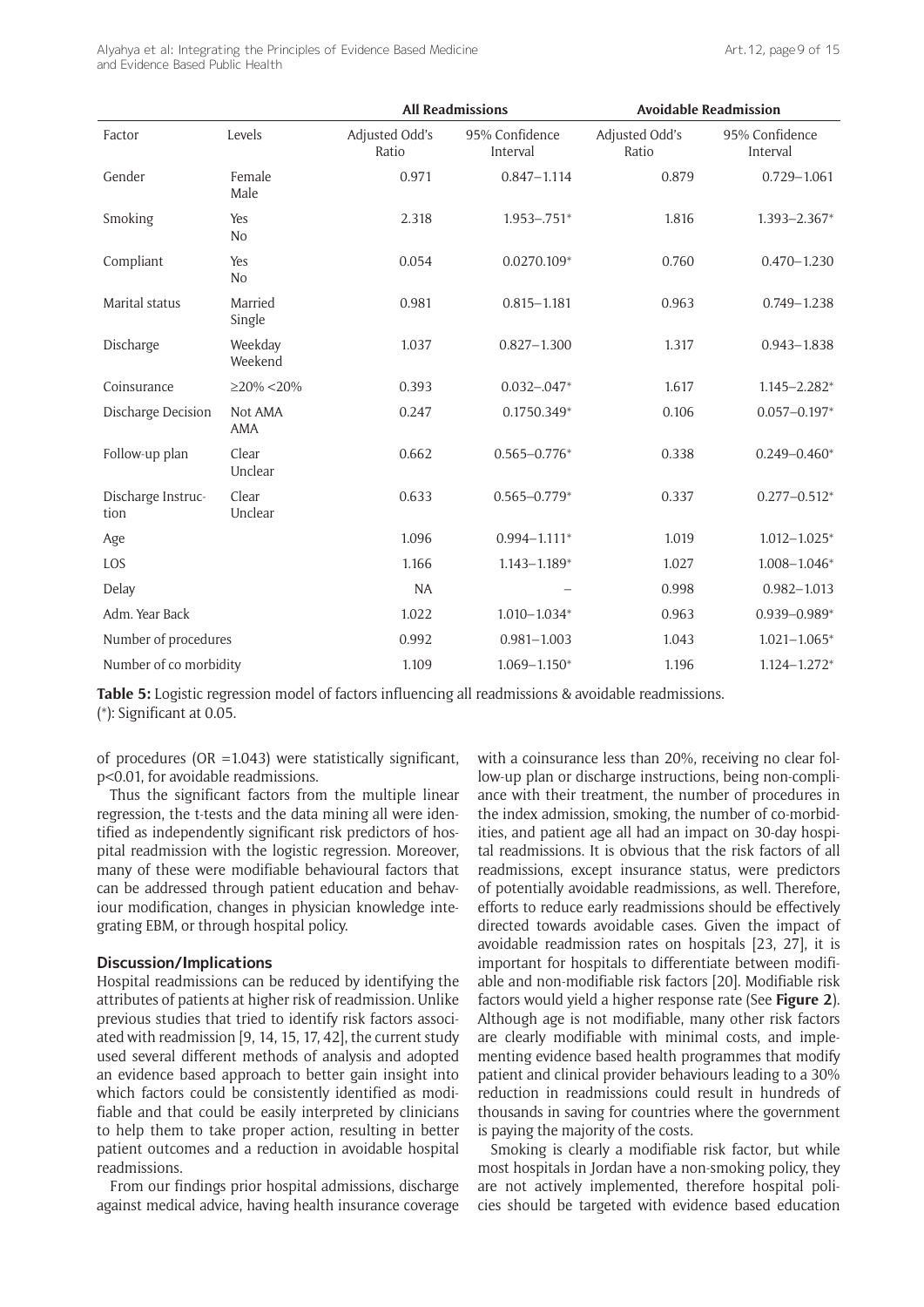programmes to staff and administration on the benefits of a clean air policy. A supportive smoking cessation programme should be implemented when a smoker is first admitted, with continued programme support after discharge, as part of the care continuum. This is important in developing countries especially where smoking is still an accepted behaviour, among men. As the WHO data (2015) indicates, almost half of all men (47%) older than 15 are smokers in Jordan [73].

It is also clear that non-compliance with one's treatment regimen and leaving AMA are the strong predictors of avoidable readmissions. Development of and implementation of programmes based on Prochaska's stages of change [66] could be focused on pre-contemplation and contemplation by increasing patient awareness and enhancing communication with patients and their families—targeting at risk patients —as they are unaware of the implications these choices have on their health (See **Figure 2**).

Data mining tools such as JRip rules can be used to identify behavioural risk factors and to track those patients who are at higher risk of readmission. For example, patients who were discharged against medical advice need to be warned out that they are at higher risk of being avoidably readmitted to the hospital. Also, patient medical compliance history could be obtained from historical data (if available) of previous admissions. This urges the need for having a national healthcare database were healthcare organisations report patient behaviour characteristics to benefit predicting future hospital admissions.

From the clinician's side, much can be done, for 91% of physicians surveyed in a Jordan study believed that

| <b>Patient Behavioural Factors</b>                                             |
|--------------------------------------------------------------------------------|
| Smoking cessation                                                              |
| Knowledge and understanding of medical treatment provided                      |
| Having a clear follow-up plan & discharge instructions that they<br>understand |
| Clinician Behavioural Factors                                                  |
| Providing better patient education in regards to: patient                      |
| treatment, discharge instructions and clear follow-up guidelines               |
| <b>Hospital Policy Factors</b>                                                 |
| Providing onsite smoking cessation treatment plan to all                       |
| admitted smokers & enforcing non-smoking policies on site                      |
| Providing Evidence Based training to clinicians via program me                 |
| in-services to better impact medical discharge planning and                    |
| medical follow-up plans to reduce readmissions                                 |
| <b>Insurance Policy Factors</b>                                                |
| Patient coinsurance of 20%                                                     |

**Figure 2:** Heuristic guide impacting hospital readmissions. and administrative staff.

adopting EBM practices would be beneficial, however the majority did not feel comfortable with adopting or using EBM theory in practice [86]. Therefore first and foremost programmes should be conducted to help physicians understand the benefits of using EBM, terms and epidemiological measures often used (e.g. PICO, relative risk and population risk reduction, attributable risk, etc.) and how to integrate these findings into their practices, in order to reduce hospital readmissions. In this regard, obtained JRip rules can be implemented as a DSS in hospitals to predict mode of readmission. These rules can be embedded in the system to integrate factors related to EBM and evidence based public health to better predict avoidable readmissions. For instance, in order to take advantage of the JRip rules to reduce avoidable readmissions, hospital policies regarding EBM must be revised to force physicians to provide clear discharge instructions and follow-up plan.

Better training should also be provided to help them understand the positive impact of clear follow-up instructions and clearly understood discharge treatment plan in patient outcomes and reducing readmissions [50–52, 87]. Auerbach and colleagues [84] found that among the most common predictors associated with avoidable readmissions were follow-up appointment not scheduled clearly postdischarge, and patients' lack of knowledge of whom to contact and where to go after discharge. Clear discharge plans, such as providing patients with education and instructions including: safe and effective use of all medications and medical technology, diet and nutrition, pain management, and rehabilitation techniques. Whereas, follow-up instructions should reflect cooperation within the hospital units and between healthcare practitioners, and outside providers to ensure timely care and integrated services. Hospital guidelines for discharge planning and follow-ups should then be monitored using tools such as DSS and data mining techniques to determine the impact of these protocols on avoidable readmissions. Early follow-up and continuity of healthcare are effective interventions for preventing readmission [50, 88]. Finally, insurance structures need to be considered, even though it may be seen as a moral hazard, it is clearly evident that avoidable hospital readmissions predominately occur when the patient has more coinsurance, or financial responsibility for their health. Thus, hospitals should develop policies and programmes that can address these risks, from both the patient and provider perspective.

Even though this study employed several techniques to validate the risk factors associated with hospital readmissions, the data was limited to one large public teaching hospital, in a developing country, so the generalizability may be limited in scope. Furthermore, we did not capture those patients who were readmitted to another hospital and those who received their treatment and follow-up from a primary healthcare centre or other healthcare facility; it was unclear what happened to them once they were discharged from the hospital. Despite these limitations, the study provides evidence based recommendations that are easy to understand and can be practically interpreted by caregivers and other stakeholders, including patients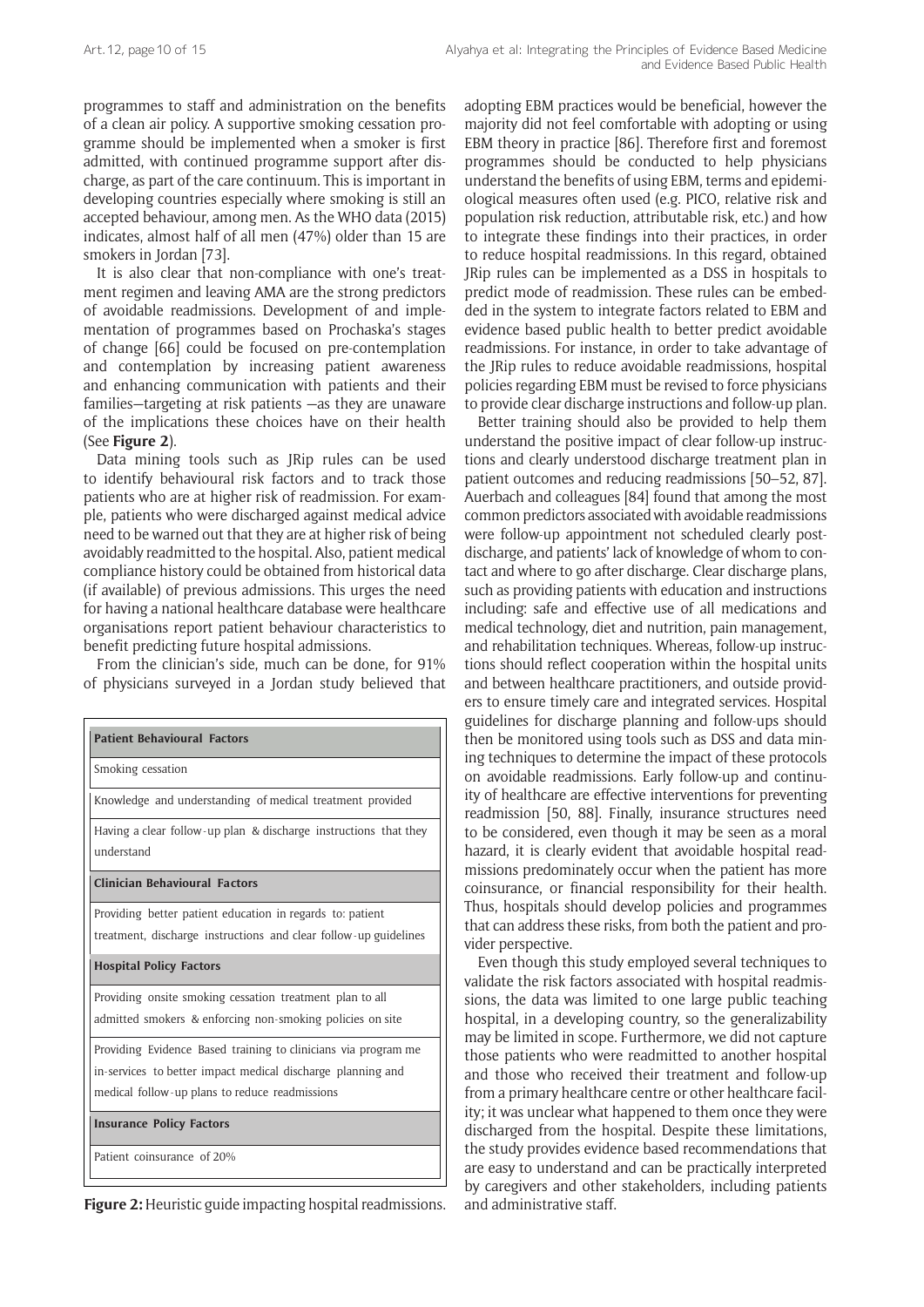This study addresses several gaps of previous research and adds to a growing understanding of the interrelated risk factors associated with deemed avoidable hospital readmission. Hospitals could integrate EBM with behavioural health programmes in their policies for patients and clinicians, as a potential way of reducing hospital readmissions, where a significant portion of these readmissions could be prevented.

However, further research is still needed and more focus should be directed toward developing effective evidence based programmes to control readmission rates.

## **Supplementary Files**

The supplementary files for this article can be found as follows:

• **Supplementary File 1:** Tables. [http://dx.doi.](http://dx.doi.org/10.5334/ijic.2436.s1) [org/10.5334/ijic.2436.s1](http://dx.doi.org/10.5334/ijic.2436.s1)

## **Acknowledgements**

We would like to thank Eng. Anas Matalkah, Manager of Information Systems Department at KAUH, for his technical support in data collection. Also, we are grateful for the advice and assistance of Dr. Yves Eggli from the Institute of Health Economics and Management, University of Lausanne, in Switzerland, for running the SQLape algorithm.

## **Reviewers**

Two anonymous reviewers.

## **Funding Statement**

This study was funded by the Deanship of Research at Jordan University of Science and Technology (108/2014).

## **Competing Interests**

The authors declare that they have no competing interests.

## **References**

- 1. **Jencks, SF, Williams, MV** and **Coleman, EA.** Rehospitalizations among patients in the Medicare Fee-For-Service program. *New England Journal of Medicine*. 2009; 360(14): 1418–1428. DOI: [http://](http://dx.doi.org/10.1056/NEJMsa0803563) [dx.doi.org/10.1056/NEJMsa0803563](http://dx.doi.org/10.1056/NEJMsa0803563)
- 2. **Carey, K** and **Stefos, T.** The cost of hospital readmissions: evidence from the VA. *Health Care Management Science*. 2016; 19(3): 241–248. DOI: [http://](http://dx.doi.org/10.1007/s10729-014-9316-9) [dx.doi.org/10.1007/s10729-014-9316-9](http://dx.doi.org/10.1007/s10729-014-9316-9)
- 3. **Nuño, M, Ly, D, Ortega, A, Sarmiento, JM, Mukherjee, D, Black, KL,** et al. Does 30-day readmission affect long-term outcome among glioblastoma patients? *Neurosurgery*. 2014; 74(2): 196–205. DOI: [http://dx.doi.org/10.1227/](http://dx.doi.org/10.1227/NEU.0000000000000243) [NEU.0000000000000243](http://dx.doi.org/10.1227/NEU.0000000000000243)
- 4. **Slatyer, S, Toye, C, Popescu, A, Young, J, Matthews, A, Hill, A,** et al. Early re-presentation to hospital after discharge from an acute medical unit: perspectives of older patients, their family caregivers and health professionals. *Journal of Clinical Nursing*. 2013; 22(3–4): 445–455. DOI: [http://](http://dx.doi.org/10.1111/jocn.12029) [dx.doi.org/10.1111/jocn.12029](http://dx.doi.org/10.1111/jocn.12029)
- 5. **Wilson, GC, Cutler, Q III, Sutton, JM, Wima, K, Shaw, JJ, Hoehn, RS,** et al. Factors related to readmission after major elective surgery. *Digestive Diseases and Sciences*. 2015; 60(1): 47–53. DOI: [http://](http://dx.doi.org/10.1007/s10620-014-3306-0) [dx.doi.org/10.1007/s10620-014-3306-0](http://dx.doi.org/10.1007/s10620-014-3306-0)
- 6. **Allaudeen, N, Vidyarthi, A, Maselli, J** and **Auerbach, A.** Redefining readmission risk factors for general medicine patients. *Journal of Hospital Medicine*. 2011; 6(2): 54–60. DOI: [http://dx.doi.](http://dx.doi.org/10.1002/jhm.805) [org/10.1002/jhm.805](http://dx.doi.org/10.1002/jhm.805)
- 7. **Donzé, J, Lipsitz, S, Bates, DW** and **Schnipper, JL.** Causes and patterns of readmissions in patients with common comorbidities: retrospective cohort study. *British Medical Journal*. 2013; 347. DOI: [http://](http://dx.doi.org/10.1136/bmj.f7171) [dx.doi.org/10.1136/bmj.f7171](http://dx.doi.org/10.1136/bmj.f7171)
- 8. **Garrison, GM, Mansukhani, MP** and **Bohn, B.** Predictors of thirty-day readmission among hospitalized family medicine patients. *Journal of the American Board of Family Medicine*. 2013; 26(1): 71–77. DOI: [http://dx.doi.org/10.3122/](http://dx.doi.org/10.3122/jabfm.2013.01.120107) [jabfm.2013.01.120107](http://dx.doi.org/10.3122/jabfm.2013.01.120107)
- 9. **Zapatero, A, Barba, R, Marco, J, Hinojosa, J, Plaza, S, Losa, JE** and **Canora, J.** Predictive model of readmission to internal medicine wards. *European Journal of Internal Medicine*. 2012; 23(5): 451–456. DOI: <http://dx.doi.org/10.1016/j.ejim.2012.01.005>
- 10. **Scott, IA, Shohag, H** and **Ahmed, M.** Quality of care factors associated with unplanned readmissions of older medical patients: a case–control study. *Internal Medicine Journal*. 2014; 44(2): 161–170. DOI: <http://dx.doi.org/10.1111/imj.12334>
- 11. **Huynh, QL, Saito, M, Blizzard, CL, Eskandari, M, Johnson, B, Adabi, G,** et al. Roles of nonclinical and clinical data in prediction of 30-day rehospitalization or death among heart failure patients. *Journal of Cardiac Failure*. 2014; 21(5): 374–381. DOI: <http://dx.doi.org/10.1016/j.cardfail.2015.02.002>
- 12. **Whitlock, TL, Repas, K, Tignor, A, Conwell, D, Singh, V, Banks, PA,** et al. Early readmission in acute pancreatitis: incidence and risk factors. *The American Journal of Gastroenterology*. 2010; 105(11): 2492– 2497. DOI:<http://dx.doi.org/10.1038/ajg.2010.234>
- 13. **Allaudeen, N, Schnipper, JL, Orav, EJ, Wachter, RM** and **Vidyarthi, AR.** Inability of providers to predict unplanned readmissions. *Journal of General Internal Medicine*. 2011; 26(7): 771–776. DOI: <http://dx.doi.org/10.1007/s11606-011-1663-3>
- 14. **Allison, GM, Muldoon, EG, Kent, DM, Paulus, JK, Ruthazer, R, Ren, A,** et al. Prediction model for 30-day hospital readmissions among patients discharged receiving outpatient parenteral antibiotic therapy (OPAT). *Clinical Infectious Diseases*. 2013; 58(6): 812–819. DOI: [http://dx.doi.org/10.1093/](http://dx.doi.org/10.1093/cid/cit920) [cid/cit920](http://dx.doi.org/10.1093/cid/cit920)
- 15. **Hasan, O, Meltzer, DO, Shaykevich, SA, Bell, CM, Kaboli, PJ, Auerbach, AD,** et al. Hospital readmission in general medicine patients: a prediction model. *Journal of General Internal Medicine*. 2010; 25(3): 211–219. DOI: [http://dx.doi.org/10.1007/](http://dx.doi.org/10.1007/s11606-009-1196-1) [s11606-009-1196-1](http://dx.doi.org/10.1007/s11606-009-1196-1)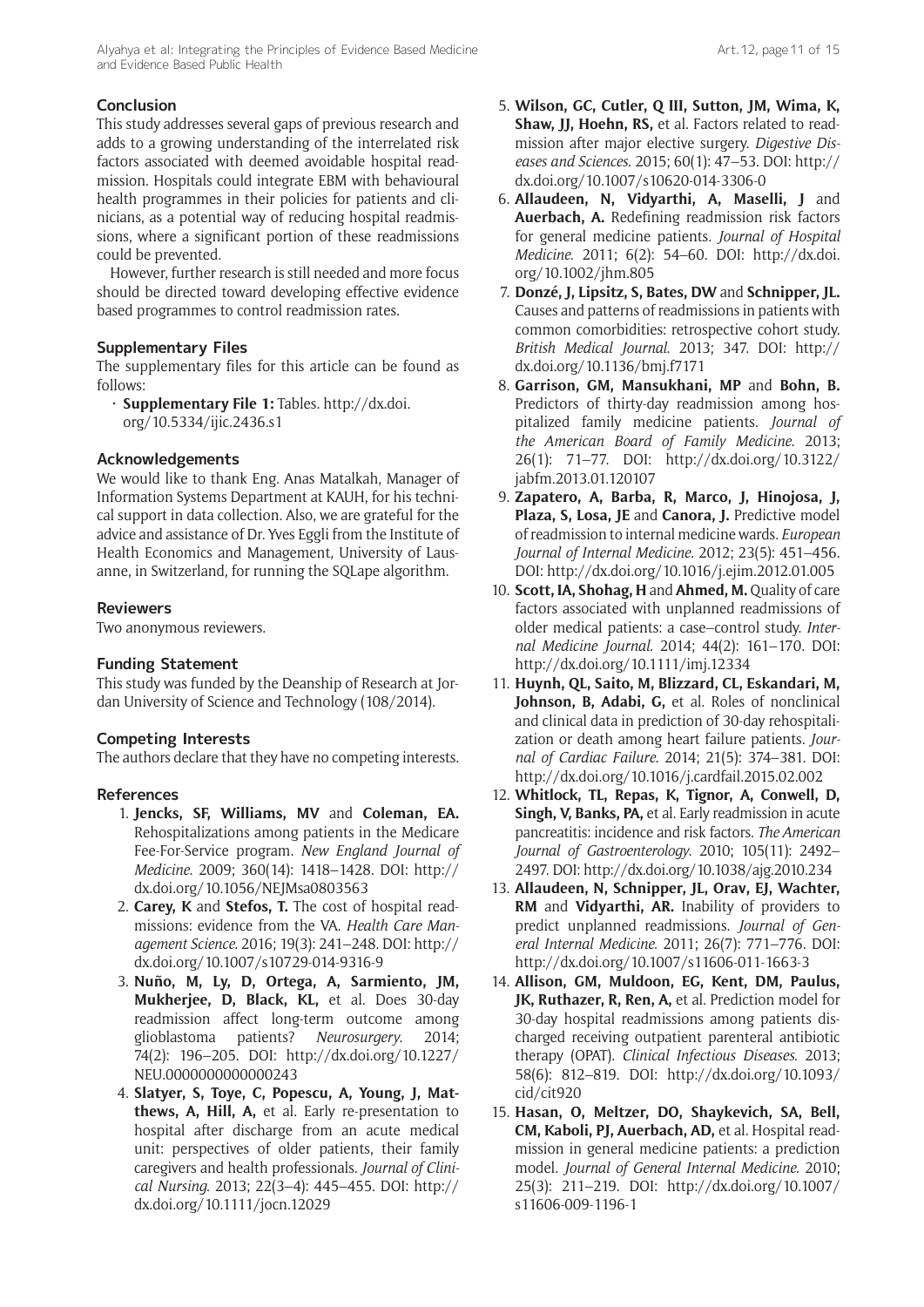- 16. **Kansagara, D, Englander, H, Salanitro, A, Kagen, D, Theobald, C, Freeman, M,** et al. Risk prediction models for hospital readmission: a systematic review. *JAMA: The Journal of the American Medical Association*. 2011; 306(15): 1688–1698. DOI: <http://dx.doi.org/10.1001/jama.2011.1515>
- 17. **Kruse, RL, Hays, HD, Madsen, RW, Emons, MF, Wakefield, DS** and **Mehr, DR.** Risk factors for all-cause hospital readmission within 30 days of hospital discharge. *Journal of Clinical Outcomes Management*. 2013; 20(5): 215–222.
- 18. **Ross, JS, Mulvey, GK, Stauffer, B, Patlolla, V, Bernheim, SM, Keenan, PS,** et al. Statistical models and patient predictors of readmission for heart failure: a systematic review. *Archives of Internal Medicine*. 2008; 168(13): 1371–1386. DOI: [http://dx.doi.](http://dx.doi.org/10.1001/archinte.168.13.1371) [org/10.1001/archinte.168.13.1371](http://dx.doi.org/10.1001/archinte.168.13.1371)
- 19. **Ahmad, FS, Metlay, JP, Barg, FK, Henderson, RR** and **Werner, RM.** Identifying hospital organizational strategies to reduce readmissions. *American Journal of Medical Quality*. 2013; 28(4): 278–285. DOI: <http://dx.doi.org/10.1177/1062860612464999>
- 20. **Jweinat, JJ.** Hospital readmissions under the spotlight. *Journal of Healthcare Management*. 2010; 55(4): 252–264.
- 21. **Robinson, SJ, Howie-Esquivel, J** and **Vlahov, D.** Readmission risk factors after hospital discharge among the elderly. *Population Health Management*. 2012; 15(6): 338–351. DOI: [http://dx.doi.](http://dx.doi.org/10.1089/pop.2011.0095) [org/10.1089/pop.2011.0095](http://dx.doi.org/10.1089/pop.2011.0095)
- 22. **Maurer, PP** and **Ballmer, PE.** Hospital readmissions-are they predictable and avoidable? *Swiss Medical Weekly*. 2004; 134 (41–42): 606–611.
- 23. **Yam, CH, Wong, EL, Chan, FW, Leung, MC, Wong, FY, Cheung, AW,** et al. Avoidable readmission in Hong Kong--system, clinician, patient or social factor? *BMC Health Services Research*. 2010; 10: 311–321. DOI: [http://dx.doi.](http://dx.doi.org/10.1186/1472-6963-10-311) [org/10.1186/1472-6963-10-311](http://dx.doi.org/10.1186/1472-6963-10-311)
- 24. **Billings, J, Dixon, J, Mijanovich, T** and **Wennberg, DB.** Case finding for patients at risk of readmission to hospital: development of algorithm to identify high risk patients. *British Medical Journal*. 2006; 333(7563): 327–332. DOI: [http://dx.doi.](http://dx.doi.org/10.1136/bmj.38870.657917.AE) [org/10.1136/bmj.38870.657917.AE](http://dx.doi.org/10.1136/bmj.38870.657917.AE)
- 25. **Donnan, PT, Dorward, DW, Mutch, B** and **Morris, AD.** Development and validation of a model for predicting emergency admissions over the next year (PEONY): a UK historical cohort study. *Archives of Internal Medicine*. 2008; 168(13): 1416–1422. DOI: <http://dx.doi.org/10.1001/archinte.168.13.1416>
- 26. **Silverstein, MD, Qin, H, Mercer, SQ, Fong, J** and **Haydar, Z.** Risk factors for 30-day hospital readmission in patients ≥65 years of age. Proceedings (Baylor University. Medical Center). 2008; 21(4): 363–372.
- 27. **Bianco, A, Molè, A, Nobile, CG, Di Giuseppe, G, Pileggi, C** and **Angelillo, IF.** Hospital readmission prevalence and analysis of those potentially avoidable in southern Italy. *Plos One*. 2012; 7(11):

e48263–e48263. DOI: [http://dx.doi.org/10.1371/](http://dx.doi.org/10.1371/journal.pone.0048263) [journal.pone.0048263](http://dx.doi.org/10.1371/journal.pone.0048263)

- 28. **Bisharat, N, Handler, C** and **Schwartz, N.** Readmissions to medical wards: analysis of demographic and socio-medical factors. *European Journal of Internal Medicine*. 2012; 23(5): 457–460. DOI: [http://](http://dx.doi.org/10.1016/j.ejim.2012.03.004) [dx.doi.org/10.1016/j.ejim.2012.03.004](http://dx.doi.org/10.1016/j.ejim.2012.03.004)
- 29. **Lavernia, C, Villa, J** and **Iacobelli, D.** Readmission rates in the state of Florida: a reflection of quality? *Clinical Orthopaedics and Related Research*. 2013; 471(12): 3856–3862. DOI: [http://dx.doi.](http://dx.doi.org/10.1007/s11999-013-2849-2) [org/10.1007/s11999-013-2849-2](http://dx.doi.org/10.1007/s11999-013-2849-2)
- 30. **Lemieux, J, Sennett, C, Wang, R, Mulligan, T** and **Bumbaugh, J.** Hospital readmission rates in Medicare Advantage plans. *The American Journal of Managed Care*. 2012; 18(2): 96–104.
- 31. **Stitzenberg, KB, Chang, Y, Smith, AB** and **Nielsen, ME.** Exploring the burden of inpatient readmissions after major cancer surgery. *Journal of Clinical Oncology*. 2015; 33(5): 455–464. DOI: <http://dx.doi.org/10.1200/JCO.2014.55.5938>
- 32. **Moore, CD, Gao, K** and **Shulan, M.** Racial, income, and marital status disparities in hospital readmissions within a veterans-integrated health care network. *Evaluation & the Health Professions*. 2015; 38(4): 491–507. DOI: [http://dx.doi.](http://dx.doi.org/10.1177/0163278713492982) [org/10.1177/0163278713492982](http://dx.doi.org/10.1177/0163278713492982)
- 33. **Robertson, CT** and **Joiner, KA.** Scaling and splitting: new approaches to health insurance. *Regulation*. 2015; 38: 40–45. [cited 20065 13 June]. Available from: [http://object.cato.org/sites/cato.](http://object.cato.org/sites/cato.org/files/serials/files/regulation/2015/6/regulation-v38n2-2.pdf) [org/files/serials/files/regulation/2015/6/regula](http://object.cato.org/sites/cato.org/files/serials/files/regulation/2015/6/regulation-v38n2-2.pdf)[tion-v38n2-2.pdf](http://object.cato.org/sites/cato.org/files/serials/files/regulation/2015/6/regulation-v38n2-2.pdf).
- 34. **Freeman, JD, Kadiyala, S, Bell, JF** and **Martin, DP.** The causal effect of health insurance on utilization and outcomes in adults: a systematic review of US studies. *Medical Care*. 2008; 46(10): 1023–32. DOI: <http://dx.doi.org/10.1097/MLR.0b013e318185c913>
- 35. **Shen, C.** Determinants of health care decisions: insurance, utilization, and expenditures. *Review of Economics and Statistics*. 2011; 95(1): 142–153. DOI: [http://dx.doi.org/10.1162/REST\\_a\\_00232](http://dx.doi.org/10.1162/REST_a_00232)
- 36. **Vest, JR, Gamm, LD, Oxford, BA, Gonzalez, MI** and **Slawson, KM.** Determinants of preventable readmissions in the United States: a systematic review. *Implementation Science*. 2010; 5(88). DOI: <http://dx.doi.org/10.1186/1748-5908-5-88>
- 37. **Berry, JG, Hall, DE, Kuo, DZ, Cohen, E, Agrawal, R, Feudtner, C,** et al. Hospital utilization and characteristics of patients experiencing recurrent readmissions within children's hospitals. *JAMA: The Journal of The American Medical Association*. 2011; 305(7): 682– 690. DOI: <http://dx.doi.org/10.1001/jama.2011.122>
- 38. **Goodwin, AJ, Rice, DA, Simpson, KN** and Ford, DW. Frequency, cost and risk factors of readmissions among severe sepsis survivors. *Critical Care Medicine*. 2015; 43(4): 738–746. DOI: [http://dx.doi.](http://dx.doi.org/10.1097/CCM.0000000000000859) [org/10.1097/CCM.0000000000000859](http://dx.doi.org/10.1097/CCM.0000000000000859)
- 39. **Donzé, J, Aujesky, D, Williams, D** and **Schnipper, JL.** Potentially avoidable 30-day hospital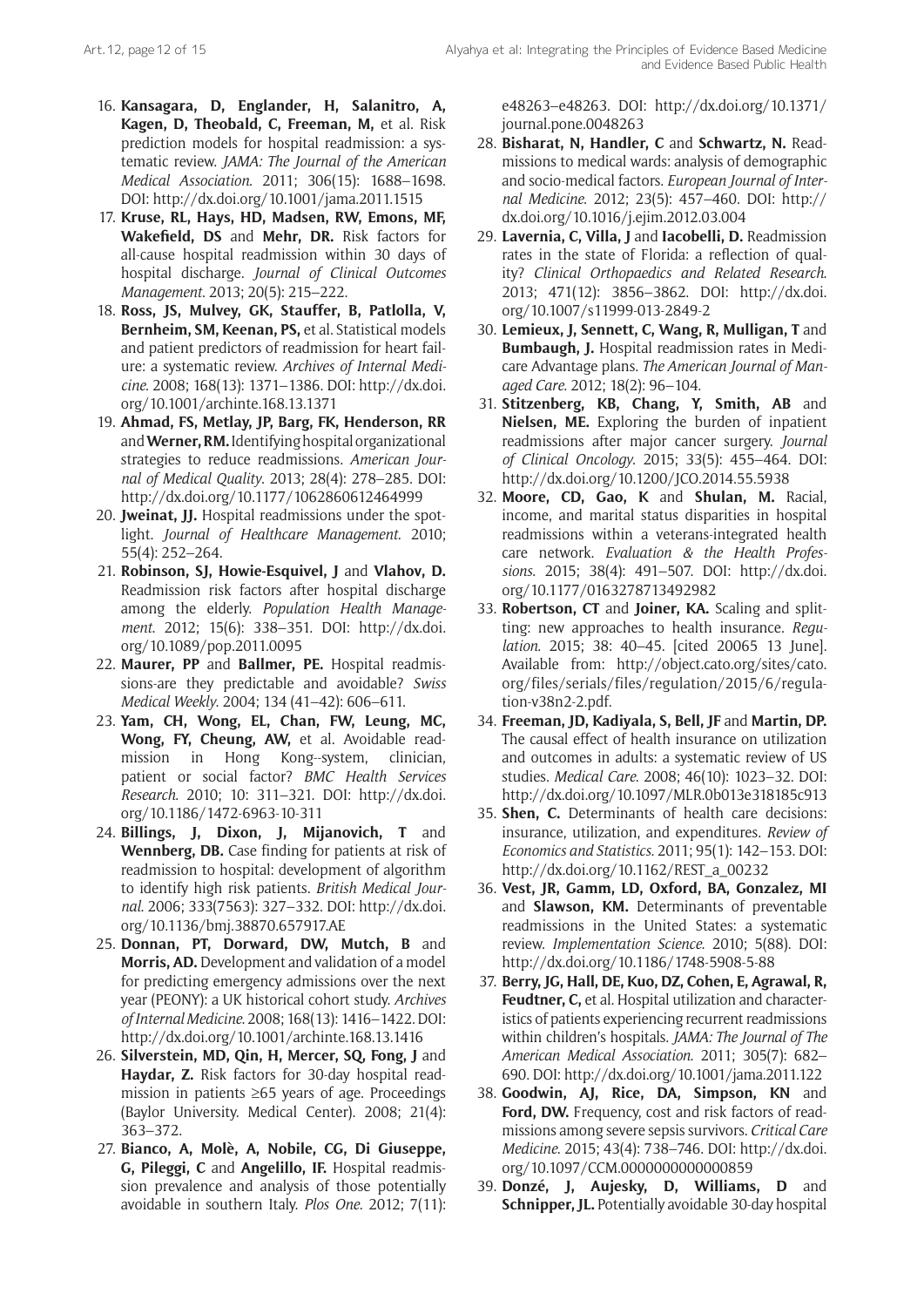readmissions in medical patients: derivation and validation of a prediction model. *JAMA Internal Medicine*. 2013; 173(8): 632–638. DOI: [http://dx.doi.](http://dx.doi.org/10.1001/jamainternmed.2013.3023) [org/10.1001/jamainternmed.2013.3023](http://dx.doi.org/10.1001/jamainternmed.2013.3023)

- 40. **Madigan, EA, Gordon, NH, Fortinsky, RH, Koroukian, SM, Piña, I** and **Riggs, JS.** Rehospitalization in a national population of home health care patients with heart failure. *Health Services Research*. 2012; 47(6): 2316–2338. DOI: [http://dx.doi.](http://dx.doi.org/10.1111/j.1475-6773.2012.01416.x) [org/10.1111/j.1475-6773.2012.01416.x](http://dx.doi.org/10.1111/j.1475-6773.2012.01416.x)
- 41. **Ranasinghe, I, Wang, Y, Dharmarajan, K, Hsieh, AF, Bernheim, SM** and **Krumholz, HM.** Readmissions after hospitalization for heart failure, acute myocardial infarction, or pneumonia among young and middle-aged adults: a retrospective observational cohort study. *PLoS Medicine*. 2014; 11(9): p. e1001737. DOI: [http://dx.doi.](http://dx.doi.org/10.1371/journal.pmed.1001737) [org/10.1371/journal.pmed.1001737](http://dx.doi.org/10.1371/journal.pmed.1001737)
- 42. **Glasgow, J, Vaughn-Sarrazin, M** and **Kaboli, P.** Leaving Against Medical Advice (AMA): risk of 30-day mortality and hospital readmission. *Journal of General Internal Medicine*. 2010; 25(9): 926–929. DOI: <http://dx.doi.org/10.1007/s11606-010-1371-4>
- 43. **Van Walraven, C, Bennett, C, Jennings, A, Austin, PC** and **Forster, AJ.** Proportion of hospital readmissions deemed avoidable: a systematic review. *Canadian Medical Association journal*. 2011; 183(7): 391–402. DOI: [http://dx.doi.org/10.1503/](http://dx.doi.org/10.1503/cmaj.101860) [cmaj.101860](http://dx.doi.org/10.1503/cmaj.101860)
- 44. **Jaymin, BM, Jamie, T** and **Rebecca, D.** Can smoking status, exercise tolerance or fev1 predict 28-day readmission rates in exacerbations of chronic obstructive pulmonary disease (COPD)?, in D108. *Pneumonia Epidemiology and Outcomes*. 2014, American Thoracic Society. p. A6515–A6515.
- 45. **Sewell, L, Mitchell-Issitt, C, Barley, K, Chebbout, C, Msimanga, S, Clinch, L,** et al. Is there a relationship between acceptance of referral to smoking cessation services or pulmonary rehabilitation and readmission rates for patients with COPD? *Thorax*. 2014; 69(Suppl 2): A46. DOI: [http://dx.doi.org/10.1136/](http://dx.doi.org/10.1136/thoraxjnl-2014-206260.90) [thoraxjnl-2014-206260.90](http://dx.doi.org/10.1136/thoraxjnl-2014-206260.90)
- 46. **Diede, B, Sese, D, Nasser, M, Rosario, R, McNatt, T** and **Diwakar, A.** Factors affecting the 30 day readmission rate for chronic obstructive pulmonary disease(COPD) in a tertiary care community hospital. *The Spectrum COPD Care: From Identification To Policy*. 2016, American Thoracic Society. A1527–A1527.
- 47. **Gruneir, A, Dhalla, IA, van Walraven, C, Fischer, HD, Camacho, X, Rochon, PA,** et al. Unplanned readmissions after hospital discharge among patients identified as being at high risk for readmission using a validated predictive algorithm. *Open Medicine*. 2011; 5(2): e104–e111.
- 48. **Hyder, O, Dodson, RM, Nathan, H, Schneider, EB, Weiss, MJ, Cameron, JL,** et al. Influence of patient, physician, and hospital factors on 30-day readmission following pancreatoduodenectomy in the United States. *JAMA Surgery*. 2013; 148(12): 1095–1102. DOI:<http://dx.doi.org/10.1001/jamasurg.2013.2509>
- 49. **Yadav, DC, Siddalingeswara, PC** and **Kole, T.** Categorizing short term readmissions in an academic emergency department in North India: exploring approaches to reduce them. *International Journal of Emergency Medicine*. 2015; 8(Suppl 1): O2–4. DOI: <http://dx.doi.org/10.1186/1865-1380-8-S1-O2>
- 50. **Hernandez, AF, Greiner, MA, Fonarow, GC, Hammill, BG, Heidenreich, PA, Yancy,** et al. Relationship between early physician follow-up and 30-day readmission among medicare beneficiaries hospitalized for heart failure. *JAMA: The Journal of The American Medical Association*. 2010; 303(17): 1716–1722. DOI: [http://dx.doi.org/10.1001/](http://dx.doi.org/10.1001/jama.2010.533) [jama.2010.533](http://dx.doi.org/10.1001/jama.2010.533)
- 51. **Mitchell, JP.** Association of provider communication and discharge instructions on lower readmissions. *Journal for Healthcare Quality*. 2015; 37(1): 33–40. DOI: [http://dx.doi.org/10.1097/01.](http://dx.doi.org/10.1097/01.JHQ.0000460126.88382.13) [JHQ.0000460126.88382.13](http://dx.doi.org/10.1097/01.JHQ.0000460126.88382.13)
- 52. **Sharma, G, Kuo, YF, Freeman, JL, Zhang, DD** and **Goodwin, JS.** Outpatient follow-up visit and 30-day emergency department visit and readmission in patients hospitalized for chronic obstructive pulmonary disease. *Archives of Internal Medicine*. 2010; 170(18): 1664–1670. DOI: [http://dx.doi.](http://dx.doi.org/10.1001/archinternmed.2010.345) [org/10.1001/archinternmed.2010.345](http://dx.doi.org/10.1001/archinternmed.2010.345)
- 53. **Kirby, SE, Dennis, SM, Jayasinghe, UW** and **Harris, MF.** Patient related factors in frequent readmissions: the influence of condition, access to services and patient choice. *BMC Health Services Research*. 2010; 10(216). DOI: [http://dx.doi.](http://dx.doi.org/10.1186/1472-6963-10-216) [org/10.1186/1472-6963-10-216](http://dx.doi.org/10.1186/1472-6963-10-216)
- 54. **Goldfield, NI, McCullough, EC, Hughes, JS, Tang, AM, Eastman, B, Rawlins, LK** and **Averill, RF.** Identifying potentially preventable readmissions. *Health Care Financing Review*. 2008. 30(1): 75–91.
- 55. **Ellis, I, Howard, P, Larson, A** and **Robertson, J.** From workshop to work practice: an exploration of context and facilitation in the development of evidence-based practice. *Worldviews on Evidence*-*Based Nursing*. 2005. 2(2): 84–93. DOI: [http://dx.doi.](http://dx.doi.org/10.1111/j.1741-6787.2005.04088.x) [org/10.1111/j.1741-6787.2005.04088.x](http://dx.doi.org/10.1111/j.1741-6787.2005.04088.x)
- 56. **Fallah, A.** Moving beyond evidence-based medicine: incorporating patient values and preferences. *Epilepsy & Behavior*. 2015; 53: 209–210. DOI: [http://](http://dx.doi.org/10.1016/j.yebeh.2015.10.006) [dx.doi.org/10.1016/j.yebeh.2015.10.006](http://dx.doi.org/10.1016/j.yebeh.2015.10.006)
- 57. **Murphy, JF.** Evidence based medicine. *Irish Medical Journal*. 2014; 107(3): 68.
- 58. **Montori, VM, Brito, JP** and **Murad, MH.** The optimal practice of evidence-based medicine: Incorporating patient preferences in practice guidelines. *JAMA: The Journal of The American Medical Association*. 2013; 310(23): 2503–2504. DOI: [http://dx.doi.](http://dx.doi.org/10.1001/jama.2013.281422) [org/10.1001/jama.2013.281422](http://dx.doi.org/10.1001/jama.2013.281422)
- 59. **Rousseau, DM** and **Gunia, BC.** Evidence-based practice: the psychology of EBP implementation. *Annual Review of Psychology*. 2016; 67(1): 667–692. DOI: [http://dx.doi.org/10.1146/](http://dx.doi.org/10.1146/annurev-psych-122414-033336) [annurev-psych-122414-033336](http://dx.doi.org/10.1146/annurev-psych-122414-033336)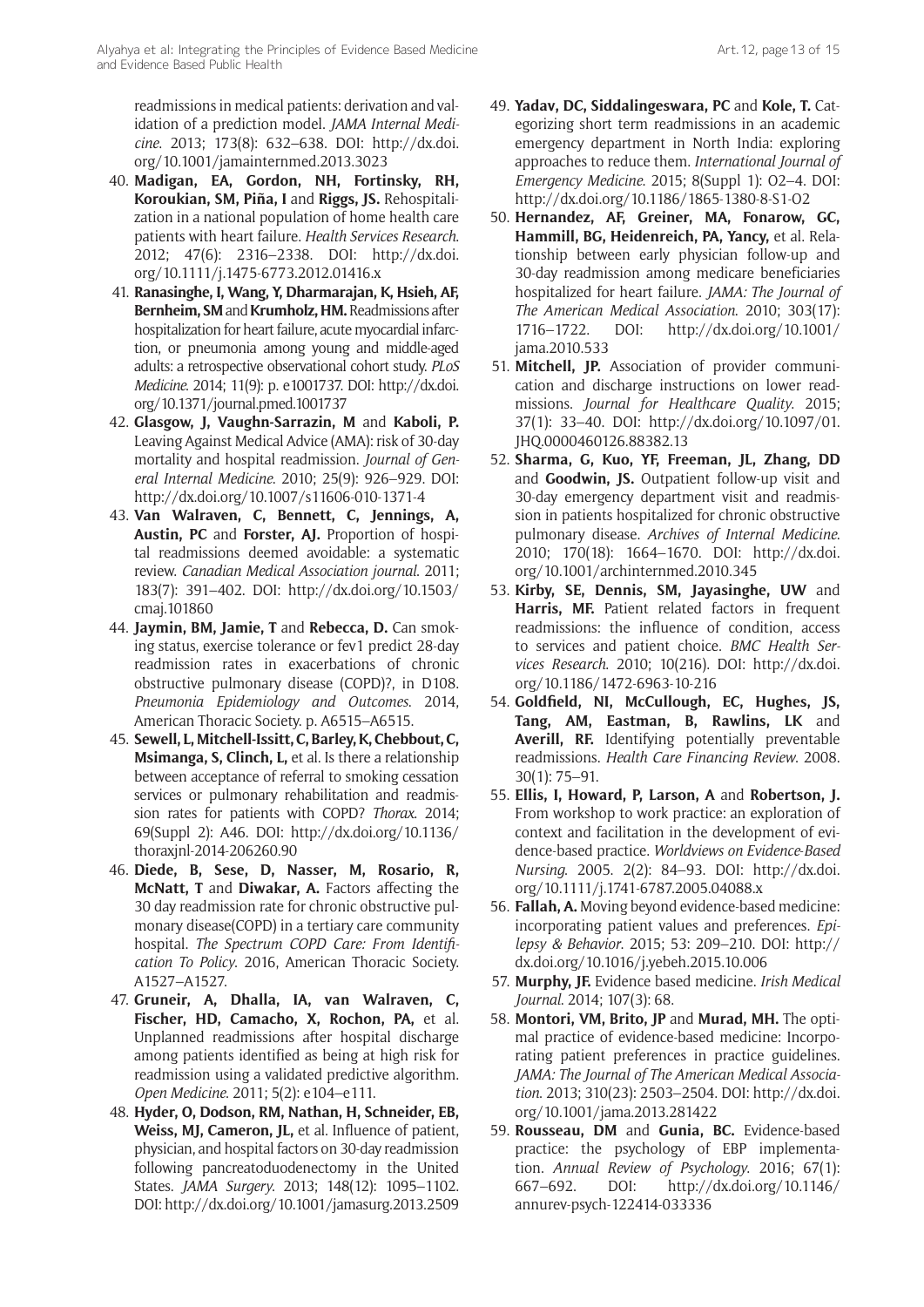- 60. **Kim, SM** and **Han, H-R.** Evidence-based strategies to reduce readmission in patients with heart failure. *The Journal for Nurse Practitioners*. 2013; 9(4): 224–232. DOI: [http://dx.doi.org/10.1016/j.](http://dx.doi.org/10.1016/j.nurpra.2013.01.006) [nurpra.2013.01.006](http://dx.doi.org/10.1016/j.nurpra.2013.01.006)
- 61. **Kline, LE.** The effects of implementing best practices on 30-day readmission rates in adults following CABG surgery. [Doctor of Nursing Practice], College of Nursing. 2015; Valparaiso University: Indiana US. [cited 2016 15 June]. Available from: [http://scholar.valpo.edu/cgi/viewcontent.](http://scholar.valpo.edu/cgi/viewcontent.cgi?article=1066&context=ebpr) [cgi?article=1066&context=ebpr](http://scholar.valpo.edu/cgi/viewcontent.cgi?article=1066&context=ebpr).
- 62. **Mansukhani, RP, Bridgeman, MB, Candelario, D** and **Eckert, LJ.** Exploring transitional care: evidence-based strategies for improving provider communication and reducing readmissions. *Pharmacy and Therapeutics*. 2015; 40(10): 690–694.
- 63. **McCluskey, A** and **Lovarini, M.** Providing education on evidence-based practice improved knowledge but did not change behaviour: a before and after study. *BMC Medical Education*. 2005; 5(40). DOI: <http://dx.doi.org/10.1186/1472-6920-5-40>
- 64. **Sarrafzadegan, N, Rabiei, K, Alavi, M, Abedi, H** and **Zarfeshani, S.** How can the results of a qualitative process evaluation be applied in management, improvement and modification of a preventive community trial? The IHHP Study. *Archives of Public Health*. 2011; 69(9). DOI: [http://dx.doi.](http://dx.doi.org/10.1186/0778-7367-69-9) [org/10.1186/0778-7367-69-9](http://dx.doi.org/10.1186/0778-7367-69-9)
- 65. **Jacobs, JA, Jones, E, Gabella, BA, Spring, B** and **Brownson, RC.** Tools for implementing an evidence-based approach in public health practice. *Preventing Chronic Disease*. 2012; 9(11\_0324). DOI: <http://dx.doi.org/10.5888/pcd9.110324>
- 66. **Prochaska, JO** and **DiClemente, CC.** Transtheoretical therapy: toward a more integrative model of change. *Psychotherapy: Theory, Research & Practice*. 1982; 19(3): 276–288. DOI: [http://dx.doi.](http://dx.doi.org/10.1037/h0088437) [org/10.1037/h0088437](http://dx.doi.org/10.1037/h0088437)
- 67. **Bandura, A.** Social foundations of thought and action: A social cognitive theory. 1<sup>st</sup> Edition. Englewood Cliffs, New Jersey: Prentice-Hall, Inc; 1986.
- 68. **Green, LW** and **Kreuter, MW.** Health promotion planning: an educational and environmental approach. 2nd Edition. Mountain View, California: Mayfield Publishing Company; 1991.
- 69. **Bully, P, Sánchez, Á, Zabaleta-del-Olmo, E, Pombo, H** and **Grandes, G.** Evidence from interventions based on theoretical models for lifestyle modification (physical activity, diet, alcohol and tobacco use) in primary care settings: a systematic review. *Preventive Medicine*. 2015; 76, Supplement: S76–S93. DOI: [http://dx.doi.org/10.1016/j.](http://dx.doi.org/10.1016/j.ypmed.2014.12.020) [ypmed.2014.12.020](http://dx.doi.org/10.1016/j.ypmed.2014.12.020)
- 70. **Holtrop, JS, Corser, W, Jones, G, Brooks, G, Holmes-Rovner, M** and **Stommel, M.** Health behavior goals of cardiac patients after hospitalization. *American Journal of Health Behavior*. 2006; 30(4): 387–399. DOI: <http://dx.doi.org/10.5993/AJHB.30.4.5>
- 71. **The Hashemite Kingdom of Jordan Department of Statistics.** Population Estimates 2016 [cited 2016 22 Feb.]. Available from: [http://www.dos.gov.](http://www.dos.gov.jo/sdb/dos_home/dos_home_e/main/index.htm) [jo/sdb/dos\\_home/dos\\_home\\_e/main/index.htm.](http://www.dos.gov.jo/sdb/dos_home/dos_home_e/main/index.htm)
- 72. **The World Bank.** *Jordan data*. 2016 [cited 2016 Feb. 22]. Available from: [http://data.worldbank.](http://data.worldbank.org/country/jordan) [org/country/jordan](http://data.worldbank.org/country/jordan).
- 73. **World Health Organisation.** *Health statistics Jordan*. 2015 [cited 2016 Feb. 25]. Available from: <http://www.who.int/countries/jor/en/>.
- 74. **Ministry of Health.** Annual Statistical Book. Amman; Jordan; 2014 [cited 2014 10 Dec.]. Available from: Available at: [http://www.moh.gov.jo/AR/](http://www.moh.gov.jo/AR/Pages/Periodic-Newsletters.aspx) [Pages/Periodic-Newsletters.aspx.](http://www.moh.gov.jo/AR/Pages/Periodic-Newsletters.aspx)
- 75. **The High Health Council.** National strategy for health sector in Jordan (2015–2019). Amman; Jordan; 2015. [cited 2016 12 July]. Available from: [http://www.hhc.gov.jo/uploadedimages/The%20](http://www.hhc.gov.jo/uploadedimages/The%20National%20Strategy%20for%20Health%20Sector%20in%20Jordan%202015-2019.pdf) [National%20Strategy%20for%20Health%20Sec](http://www.hhc.gov.jo/uploadedimages/The%20National%20Strategy%20for%20Health%20Sector%20in%20Jordan%202015-2019.pdf)[tor%20in%20Jordan%202015-2019.pdf.](http://www.hhc.gov.jo/uploadedimages/The%20National%20Strategy%20for%20Health%20Sector%20in%20Jordan%202015-2019.pdf)
- 76. **Halfon, P, Eggli, Y, Prêtre-Rohrbach, I, Meylan, D, Marazzi, A** and **Burnand, B.** Validation of the potentially avoidable hospital readmission rate as a routine indicator of the quality of hospital care. *Medical Care*. 2006. 44(11): 972–981. DOI: [http://](http://dx.doi.org/10.1097/01.mlr.0000228002.43688.c2) [dx.doi.org/10.1097/01.mlr.0000228002.43688.c2](http://dx.doi.org/10.1097/01.mlr.0000228002.43688.c2)
- 77. **SQLape.** Readmissons. 2014 April 19 [cited 2014 May 5]. Available from: [http://www.sqlape.com/](http://www.sqlape.com/READMISSIONS.htm) [READMISSIONS.htm](http://www.sqlape.com/READMISSIONS.htm).
- 78. **Halfon, P, Eggli, Y, van Melle, G, Chevalier, J, Wasserfallen, JB** and **Burnand, B.** Measuring potentially avoidable hospital readmissions. *J Clin Epidemiol*. 2002; 55(6): 573–587. DOI: [http://](http://dx.doi.org/10.1016/S0895-4356(01)00521-2) [dx.doi.org/10.1016/S0895-4356\(01\)00521-2](http://dx.doi.org/10.1016/S0895-4356(01)00521-2)
- 79. **Tan, P-n, Steinbach, M** and **Kumar, V.** Introduction to data mining. Boston: Pearson Addison-Wesley; 2005.
- 80. **Koh, HC** and **Tan, G.** Data mining applications in healthcare. *Journal of Healthcare Information Management*. 2011; 19(2): 64–72.
- 81. **Walsh, EG, Wiener, JM, Haber, S, Bragg, A, Freiman, M** and **Ouslander, JG.** Potentially avoidable hospitalizations of dually eligible medicare and medicaid beneficiaries from nursing facility and home-and community-based services waiver programs. *Journal of the American Geriatrics Society*, 2012; 60(5): 821–829. DOI: [http://dx.doi.](http://dx.doi.org/10.1111/j.1532-5415.2012.03920.x) [org/10.1111/j.1532-5415.2012.03920.x](http://dx.doi.org/10.1111/j.1532-5415.2012.03920.x)
- 82. **Nahab, F, Takesaka, J, Mailyan, E, Judd, L, Culler, S** and **Webb, A.** Avoidable 30-day readmissions among patients with stroke and other cerebrovascular disease. *Neurohospitalist*. 2012; 2(1): 7–11. DOI: <http://dx.doi.org/10.1177/1941874411427733>
- 83. **Richmond, DM,** Socioeconomic predictors of 30-day hospital readmission of elderly patients with initial discharge destination of home health care. Birmingham, Alabama; The University of Alabama; 2013.
- 84. **Auerbach, AD, Kripalani, S, Vasilevskis, EE, Sehgal, N, Lindenauer, PK, Metlay, JP,** et al. Preventability and causes of readmissions in a national